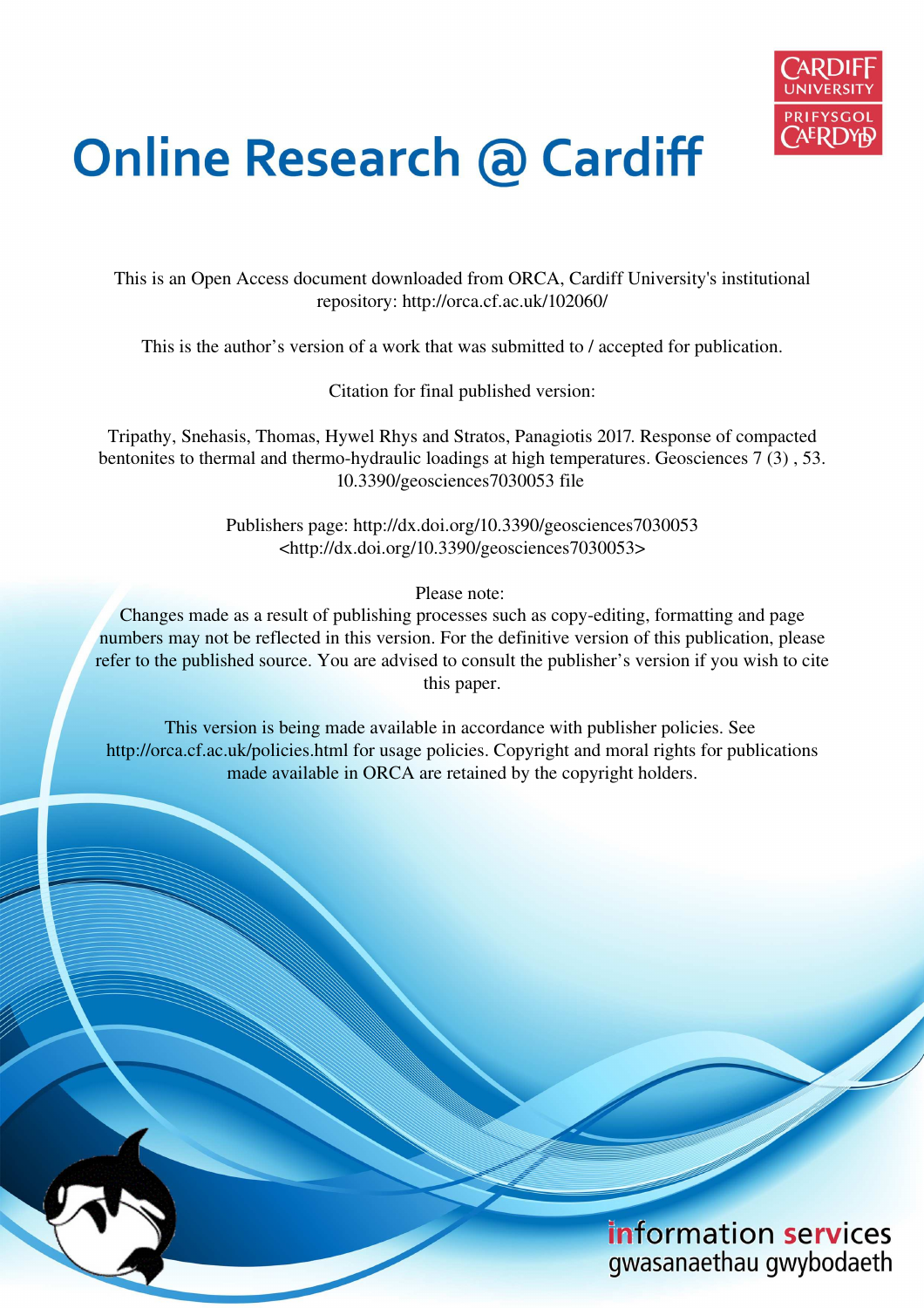

*Article*



# **Response of Compacted Bentonites to Thermal and Thermo-Hydraulic Loadings at High Temperatures**

## **Snehasis Tripathy \*, Hywel Rhys Thomas and Panagiotis Stratos**

Geoenvironmental Research Centre, School of Engineering, Cardiff University, Queen's Buildings, West Groove, Newport Road, Cardiff CF24 3AA, UK; ThomasHR@cardiff.ac.uk (H.R.T.); StratosP1@cardiff.ac.uk (P.S.)

**\*** Correspondence: TripathyS@cardiff.ac.uk; Tel.: +44-29-2087-9377

Received: 9 April 2017; Accepted: 3 July 2017; Published: 7 July 2017

**Abstract:** The final disposal of high-level nuclear waste in many countries is preferred to be in deep geological repositories. Compacted bentonites are proposed for use as the buffer surrounding the waste canisters which may be subjected to both thermal and hydraulic loadings. A significant increase in the temperature is anticipated within the buffer, particularly during the early phase of the repository lifetime. In this study, several non-isothermal and non-isothermal hydraulic tests were carried on compacted MX80 bentonite. Compacted bentonite specimens (water content = 15.2%, dry density = 1.65 Mg/m<sup>3</sup>) were subjected to a temperature of either 85 or 150 °C at one end, whereas the temperature at the opposite end was maintained at 25 ◦C. During the non-isothermal hydraulic tests, water was supplied from the opposite end of the heat source. The temperature and relative humidity were monitored along predetermined depths of the specimens. The profiles of water content, dry density, and degree of saturation were established after termination of the tests. The test results showed that thermal gradients caused redistribution of the water content, whereas thermo-hydraulic gradients caused both redistribution and an increase in the water content within compacted bentonites, both leading to development of axial stress of various magnitudes. The applied water injection pressures (5 and 600 kPa) and temperature gradients appeared to have very minimal impact on the magnitude of axial stress developed. The thickness of thermal insulation layer surrounding the testing devices was found to influence the temperature and relative humidity profiles thereby impacting the redistribution of water content within compacted bentonites. Under the influence of both the applied thermal and thermo-hydraulic gradients, the dry density of the bentonite specimens increased near the heat source, whereas it decreased at the opposite end. The test results emphasized the influence of elevated temperatures (up to  $150\degree C$ ) on the thermo-hydro-mechanical response of compacted bentonites in the nuclear waste repository settings.

**Keywords:** bentonite; radioactive waste disposal; temperature; hydration; thermal loading; hydraulic loading; clay response; unsaturated soil; stress; laboratory tests

## **1. Introduction**

Compacted bentonites are proposed to be used as the barrier and backfilling materials in underground disposal of high-level nuclear waste in many countries. Due to the high swelling and low permeability characteristics, the bentonite buffer surrounding the waste canisters is expected to retard the flow of radionuclide to the natural barrier systems. The in situ boundary conditions dictate exposure of compacted unsaturated bentonites to elevated temperature from the waste canisters and hydration upon fluid uptake from the surrounding host rock. Bentonites exhibit swelling during the hydration process, whereas the drying process is accompanied by a decrease in the volume. Under confined condition and upon exposure to a hydration source, the development of swelling pressure is expected to provide stability to the waste disposal repositories [\[1–](#page-22-0)[4\]](#page-22-1).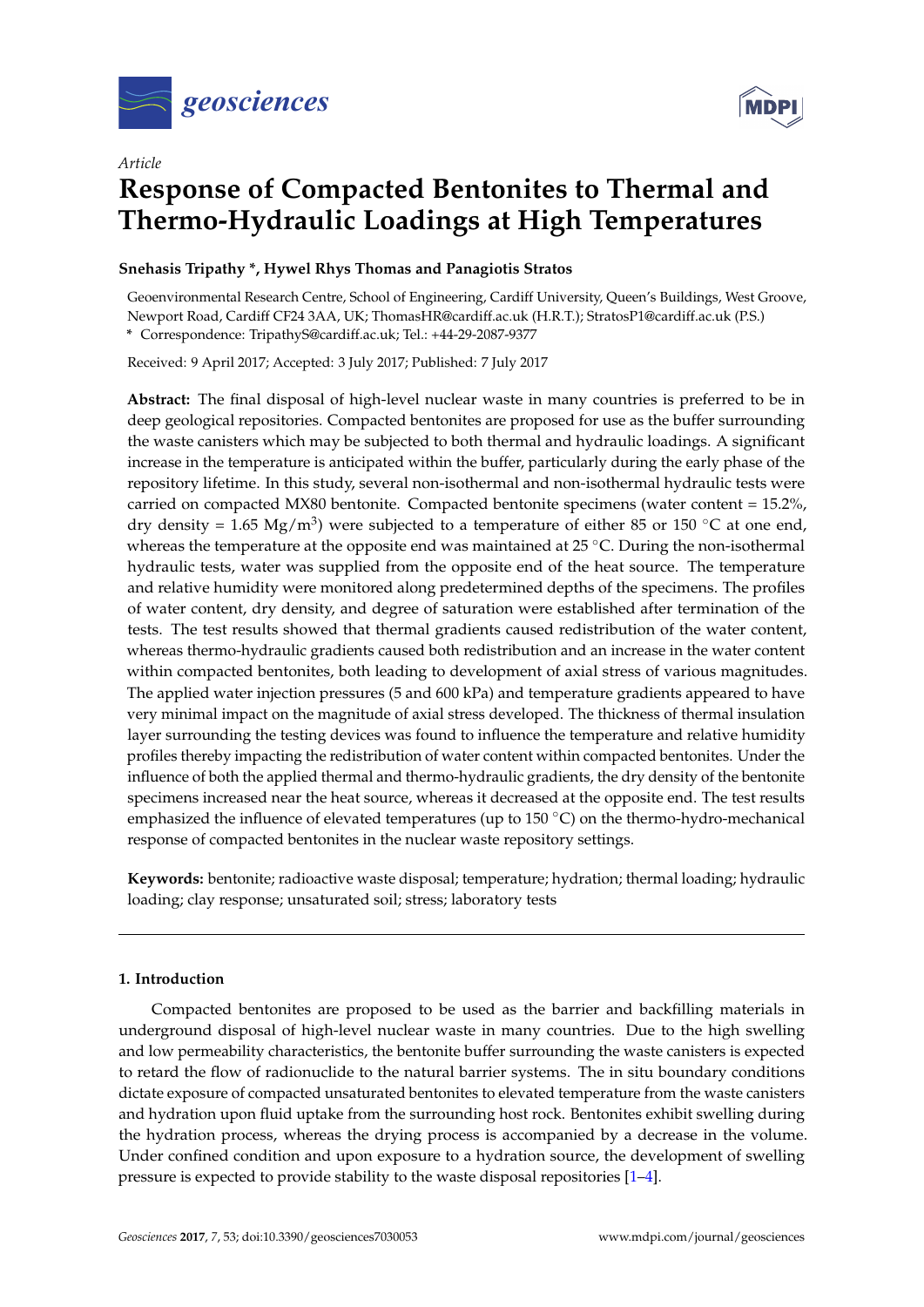Several studies have been carried out in the past that focused in investigating the coupled thermo-hydro-mechanical behaviour of compacted bentonites and bentonite–sand mixtures when subjected to thermal, hydraulic, and thermo-hydraulic gradients [\[5](#page-22-2)[–18\]](#page-23-0). The reported laboratory tests have been conducted at various temperatures (60 to 140 °C) and water injection pressures (5 kPa to 2 MPa). A choice of water injection pressure depends upon the pore water pressure conditions in the repository. The variations of the temperature and relative humidity within compacted bentonites were monitored in several investigations. Similarly, the changes in the dry density, the water content, the degree of saturation and the concentration of anions and cations were measured after the termination of the tests in various studies [\[9](#page-22-3)[,15](#page-23-1)[,16\]](#page-23-2). A variation of the axial stress during the tests was also monitored in some cases (see for example, [\[17,](#page-23-3)[18\]](#page-23-0)). This information is crucial in order to understand the coupled thermo-hydraulic-mechanical-chemical response of the engineered barriers, both under short and long-term in situ conditions involving anticipated temperatures and water pressures.

Studies concerning the thermal and thermo-hydraulic response of compacted bentonites at high temperatures are of significant interest, particularly for understanding the early-life phase of deep geological disposal facilities. Very high temperature of spent fuel, radioactive decay of wastes, and formation of high thermal zones at and near the interface of waste canisters and the buffer are some of the in situ conditions which demand detailed investigations concerning the response of compacted bentonites under non-isothermal and non-isothermal hydraulic boundary conditions involving high temperatures. A detailed review of the literature suggested that a majority of the laboratory tests in the past have been conducted by considering an applied temperature of less than 100 °C [\[5](#page-22-2)[–18\]](#page-23-0). A thermal limit of about 100 ◦C or lower is preferable in order to eliminate the risks associated with chemical alteration of the buffer and backfilling materials and the subsequent changes in swelling and hydraulic properties [\[14,](#page-22-4)[19–](#page-23-4)[22\]](#page-23-5). Horseman and McEwen [\[23\]](#page-23-6) stated that the magnitude of temperature in the waste repositories influences the decisions concerning the spacing between waste package, the distance between disposal galleries, and therefore the overall size of the repository. Sellin and Leupin [\[22\]](#page-23-5) stated that the heat generation from the waste decreases relatively rapidly with time, and montmorillonite alteration is a slow process, any temperature criteria will always be somewhat arbitrary. Studies in the past have shown that the hydraulic properties of initially saturated bentonites did not deteriorate at temperatures up to 120  $\degree$ C and hence it may be anticipated that unsaturated bentonite would remain stable even at high very temperatures [\[20\]](#page-23-7). Zheng et al. [\[24\]](#page-23-8) stated that an applied temperature of 200 ℃ may cause a decrease in the swelling pressure, a reduction in the smectite volume fraction, and an increase in the total stress due to thermal pressurization.

During the lifetime of the repositories the heat originated from the waste may dissipate due to various processes, such as radiation, conduction, and convection. The thermal properties of the host rock, the magnitudes of temperature and water pressure, and the thickness of compacted bentonite may influence the temperature rise within the buffer, which may in turn influence the distribution of water and development of stress within the engineered barrier systems. The main objective of this paper is to bring out the influence of thermal and thermo-hydraulic gradients involving high temperatures and high water injection pressure on the behaviour of compacted bentonites.

#### **2. Materials and Methods**

MX80 bentonite was procured from TOLSA UK Ltd (Scunthorpe, UK; [www.tolsa.com\)](www.tolsa.com) for this research work. The initial water content, specific gravity, liquid limit and plastic limit of the bentonite were found to be 15.2%, 2.8, 400% and 58%, respectively. The specific surface area for the bentonite was determined by the ethylene glycol mono-ethyl ether (EGME) method and was found to be 654 m<sup>2</sup>/g. The ammonium acetate extraction method [\[25\]](#page-23-9) was used to determine the type and amount of cations present in the bentonite. The bentonite was found to contain  $Na<sup>+</sup>$  $(67.12 \text{ meq}/100 \text{ g})$ , K<sup>+</sup>  $(1.95 \text{ meq}/100 \text{ g})$ , Ca<sup>2+</sup>  $(44.67 \text{ meq}/100 \text{ g})$  and Mg<sup>2+</sup>  $(14.35 \text{ meq}/100 \text{ g})$ . The type and amount of soluble ions were determined by saturation extract method using water that enabled calculation of the fractional exchangeable cations as:  $Na^+$  (44.83 meq/100 g),  $K^+$  (1.20 meq/100 g),  $Ca^{2+}$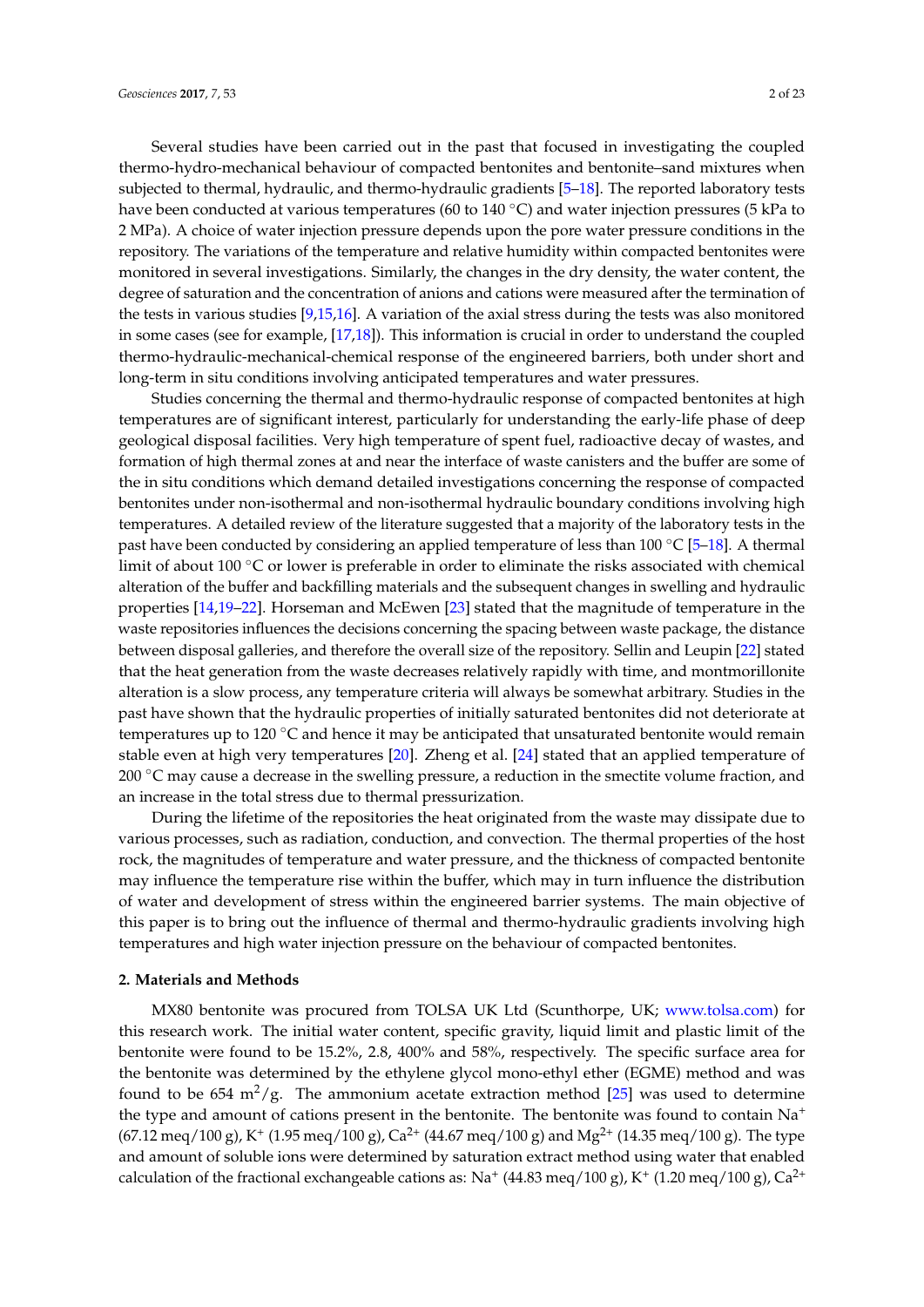(42.11 meq/100 g), and  $Mg^{2+}$  (3.29 meq/100 g). The total cation exchange capacity of the bentonite was found to be 91.43 meq/100 g. The X-ray diffraction analysis was undertaken by using a Philips automated diffractometer (PANalytical, Cambridge, UK). The MX80 bentonite used in this study was found to contain 72% montmorillonite, 12% quartz and 16% other minerals (e.g., cristoballite, feldspars, etc.).

Two types of thermo-hydraulic column cells (TH column cells) were used in this study. The schematic diagrams of the devices are shown in Figure [1.](#page-3-0) For the tests at 85 ◦C, a TH column cell (Device A in Figure [1a](#page-3-0)) proposed by Tripathy et al. [\[18\]](#page-23-0) was used, whereas several new TH column cells were fabricated and used for the tests at 150 °C (Device B in Figure [1b](#page-3-0)). The devices enabled applying both thermal and thermo-hydraulic gradients, and facilitated measuring the relative humidity and the temperature at predetermined locations along the depth of specimens and the axial stress at the top of the specimens.

<span id="page-3-0"></span>



Figure 1. Schematics of the thermo-hydraulic column cells used in this study: (a) device A, for tests at 85 °C; (**b**) device B, for tests at 150 °C.

The main features of the TH column cells were similar except that the dimensions and the accessories used were different. The main components of the TH column cells are a stainless steel base, a central section (100 mm diameter and 140 mm high for device A and 100 mm diameter and 360 mm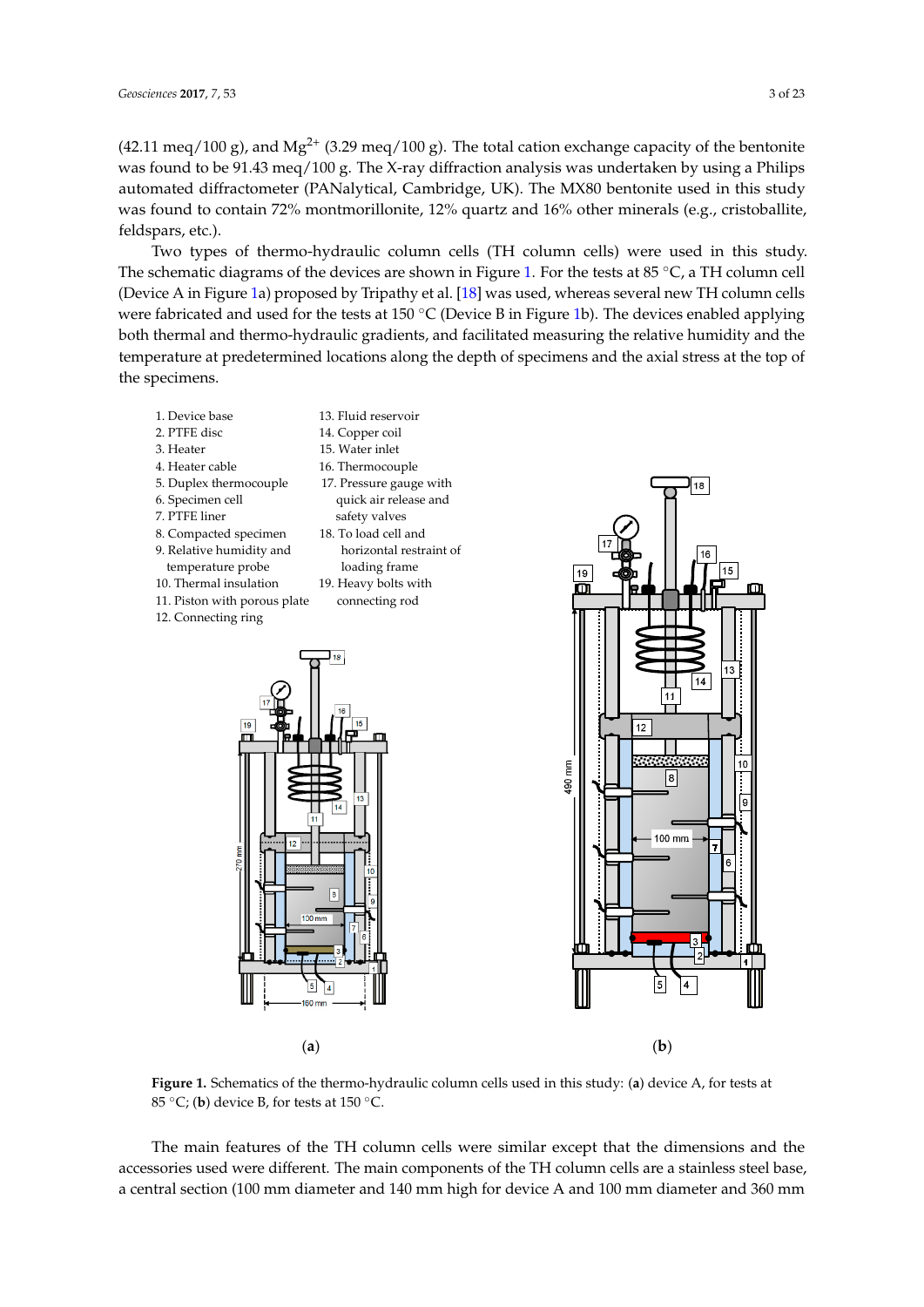high for device B), a connecting ring, and a top part that acts as a water reservoir for supplying water to the specimen during hydraulic tests. A polytetrafluoroethylene (PTFE) forms the liner of the central section for reducing the heat loss through the outer wall of the cells during tests. Metal heaters were used to apply thermal loading at the bottom end of the specimens. Dual thermocouples were attached at the centre of the heater. One of the thermocouple was connected to the heater controller and the other was connected to a data logger. During a test, the thermocouple that was connected to the heater controller maintained the predetermined temperature of the metal heater. The other thermocouple measured the actual temperature on the surface of the heater. The loading plunger in each cell was fitted with a metal porous disc which remained in contact with specimen during a test.

The diameter of commercially available relative humidity and temperature probes that are suitable for using at high temperature applications is usually larger than that of the probes which are used at lower temperatures. Therefore, in order to minimize the interference of electrical signal, it is preferable to maximize the distance between the probes, which in turn requires consideration of a thicker bentonite specimen. This was one of the main reasons behind development of the TH cell B. The relative humidity and temperature probes were procured from Vaisala (Helsinki, Finland). The accuracy of the probes (HMP110) used in case of device A was  $\pm$ 2.5% and  $\pm$ 3.5% for the range of relative humidity between 0 to 90% and 90 to 100%, respectively. The accuracy of temperature sensor in this case was  $\pm 0.4$  °C for the range of temperature measurement between 40 and 80 °C. The accuracy of the probes (HMT315) used in device B was  $\pm$  (1.5 + 0.015  $\times$  reading) % for the range of relative humidity between 0 to 100% and for an operating temperature range of −40 to 180 ◦C. The accuracy of the temperature sensor in this case was  $\pm 0.2$  °C.

The central section of device A (Figure [1a](#page-3-0)) contains three holes at distances of 20, 40, and 60 mm from the heater. The positions of the holes are staggered by an angle of 120°. The central section of device B (Figure [1b](#page-3-0)) contains five holes at distances of 40, 60, 120, 180, and 240 mm from the heater. The positions of the holes are staggered by an angle of 90◦ . For the non-isothermal tests in device B, the hole at a distance of 40 mm from the heater was not used. Similarly, holes were drilled on compacted bentonite specimens, aligned with the holes in the central section of the cells for accommodating the relative humidity and temperature measurement probes.

In total, nine tests were carried. The duration of the tests was varied between about three to ten months. Four independent tests (two non-isothermal and two non-isothermal hydraulic tests) were carried out on compacted bentonite specimens using device A, whereas five tests (two non-isothermal and three non-isothermal hydraulic tests) were carried out using device B. Table [1](#page-4-0) presents the details of the tests carried out in this investigation.

| Test No.        | TH Cell Used <sup>1</sup><br>(Figure 1) | Temperature at<br>the Base $(^{\circ}C)$ | <b>Applied Water</b><br>Pressure (kPa) | <b>Thickness of Outer</b><br>Insulation (mm) | Duration of<br>Tests (Days) |
|-----------------|-----------------------------------------|------------------------------------------|----------------------------------------|----------------------------------------------|-----------------------------|
| <b>T1</b>       | A                                       | 85                                       | None                                   | 20                                           | 110                         |
| T2              | A                                       | 85                                       | None                                   | 40                                           | 155                         |
| T3              | В                                       | 150                                      | None                                   | 20                                           | 138                         |
| T4              | В                                       | 150                                      | None                                   | 40                                           | 188                         |
| TH <sub>5</sub> | А                                       | 85                                       | 600                                    | 20                                           | 280                         |
| TH <sub>6</sub> | А                                       | 85                                       | 600                                    | 40                                           | 280                         |
| TH7             | B                                       | 150                                      | 5                                      | 40                                           | 90                          |
| TH8             | B                                       | 150                                      | 600                                    | 40                                           | 182                         |
| TH9             | B                                       | 150                                      | 600                                    | 40                                           | 300                         |

<span id="page-4-0"></span>**Table 1.** Details of the non-isothermal and non-isothermal hydraulic tests carried out in this study.

TH: thermo-hydraulic. <sup>1</sup> Height of specimen in TH cell A = 80 mm; height of specimen in TH cell B = 300 mm.

Cylindrical bentonite specimens were prepared by statically compacting bentonite powder (water content = 15.2%) to a targeted dry density of  $1.65 \pm 0.1$  Mg/m<sup>3</sup>. A high capacity loading frame was used for the compaction process. The targeted dry density of the specimens was achieved following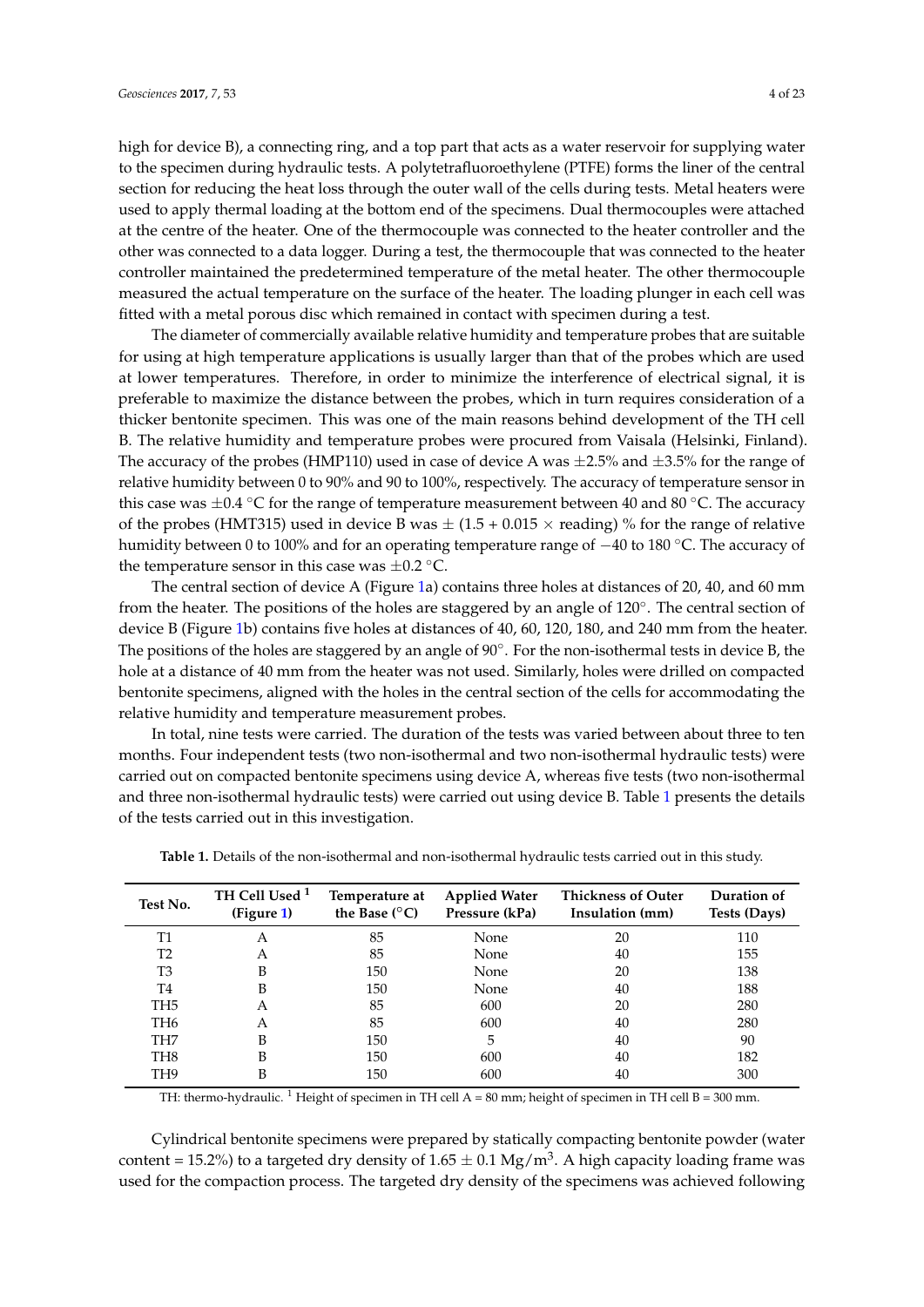removal of the applied compaction stress which caused an axial expansion of the bentonite specimens. Compaction of bentonite powder was carried out inside the central section of the cells. Prior to preparing the specimens, the inner surfaces of the specimen cells were lubricated with silicon grease. For the tests in device A, compacted specimens (100 mm diameter, 80 mm high) were prepared in four layers, each 20 mm thick. To achieve the desired dry density, each layer was subjected to a static load of about 90 kN (applied static compaction pressure = 11.46 MPa). For the tests in device B, specimens (100 mm diameter, 300 mm high) were prepared in ten layers, each 30 mm thick. In this case, each layer was subjected to a static load of about 120 kN (applied static compaction pressure = 15.28 MPa).

Prior to the tests, the relative humidity and temperature measurement probes were inserted through the predrilled holes. Commercially available synthetic fluorinated oil based grease was applied at the junctions between different sections of the cell to prevent the vapour leakage. The TH column cells were covered with thermal insulations during the tests. For the non-isothermal tests using devices A and B (i.e., for Tests T1–T4) two types of thermal insulations were used, such as a 20 mm thick rock-wool covered with duct tape and a 40 mm thick rock-wool covered with reflective tape. All the non-isothermal hydraulic tests, except Test TH5 were conducted with the outer thermal insulation that was comprised of a 40 mm thick rock-wool covered with reflective tape. For Test TH5, a 20 mm thick insulation was used. During a test the load cell was positioned on top of the plunger and restrained against any movement by using a loading frame.

For the non-isothermal tests (for Tests T1 to T4), compacted bentonite specimens were either subjected to a temperature of 85 °C (device A) or 150 °C (device B) (see Table [1\)](#page-4-0) at the bottom end by raising the temperature of the heater, whereas at the top, a temperature of 25 ◦C was maintained throughout the tests. For the non-isothermal hydraulic tests (Tests TH5 to TH9), in addition to the applied temperatures (Table [1\)](#page-4-0), deionized water was supplied from the top end of the specimens. The applied water pressure was 600 kPa for Tests TH5, TH6, TH8, and TH9, whereas the applied water pressure was 5.0 kPa for Test TH7.

Temperature control at the top end of the specimens was achieved via circulation of water within a copper coil. A heating/refrigerating water circulator was used to control the temperature of the circulating water within the coil. The water circulator had a proportional integral-derivative (PID) controller and an adjustable over heating cut out. The empty space on top of the loading plunger was filled with deionized water for supplying water to the specimens during Tests TH5 to TH9. During Tests T1 to T4, the temperature of the water within the coil was maintained at 25 °C. The relative humidity, temperature, and axial stress were monitored during all tests. After termination of the tests, the specimens were extruded from the devices. The specimens were cut into 20 mm thick slices using a hacksaw. Each slice was then broken down into smaller parts for which the water content was determined by oven-drying method, whereas the volume was determined by molten wax method [\[26\]](#page-23-10). The dry density and the degree of saturation for each slice were then calculated from the volume–mass relationships.

#### **3. Test Results**

#### *3.1. Non-Isothermal Tests at Applied Temperatures of 85 and 150* ◦*C*

Figures [2](#page-6-0) and [3](#page-7-0) present the measured temperature and relative humidity at predetermined depths of the compacted bentonite specimens for the non-isothermal tests that were carried out at temperatures of 85 °C (Tests T1 and T2) and 150 °C (Tests T3 and T4), respectively. For the sake of clarity in the presentation, the measured data in these plots during the initial test durations are not shown. The thickness of insulation used in the tests is shown in the legend of these plots.

The test results presented in Figures [2a](#page-6-0) and [3a](#page-7-0) show that the measured temperatures at all predetermined depths were greater in case of using a 40 mm thick insulation. Both the thickness of the insulation and the applied temperature influenced the temperature equilibrium time for the tests at 85 <sup>°</sup>C. Using 20 mm thick insulation (Test T1 in Figure [2a](#page-6-0)), the temperature at all predetermined depths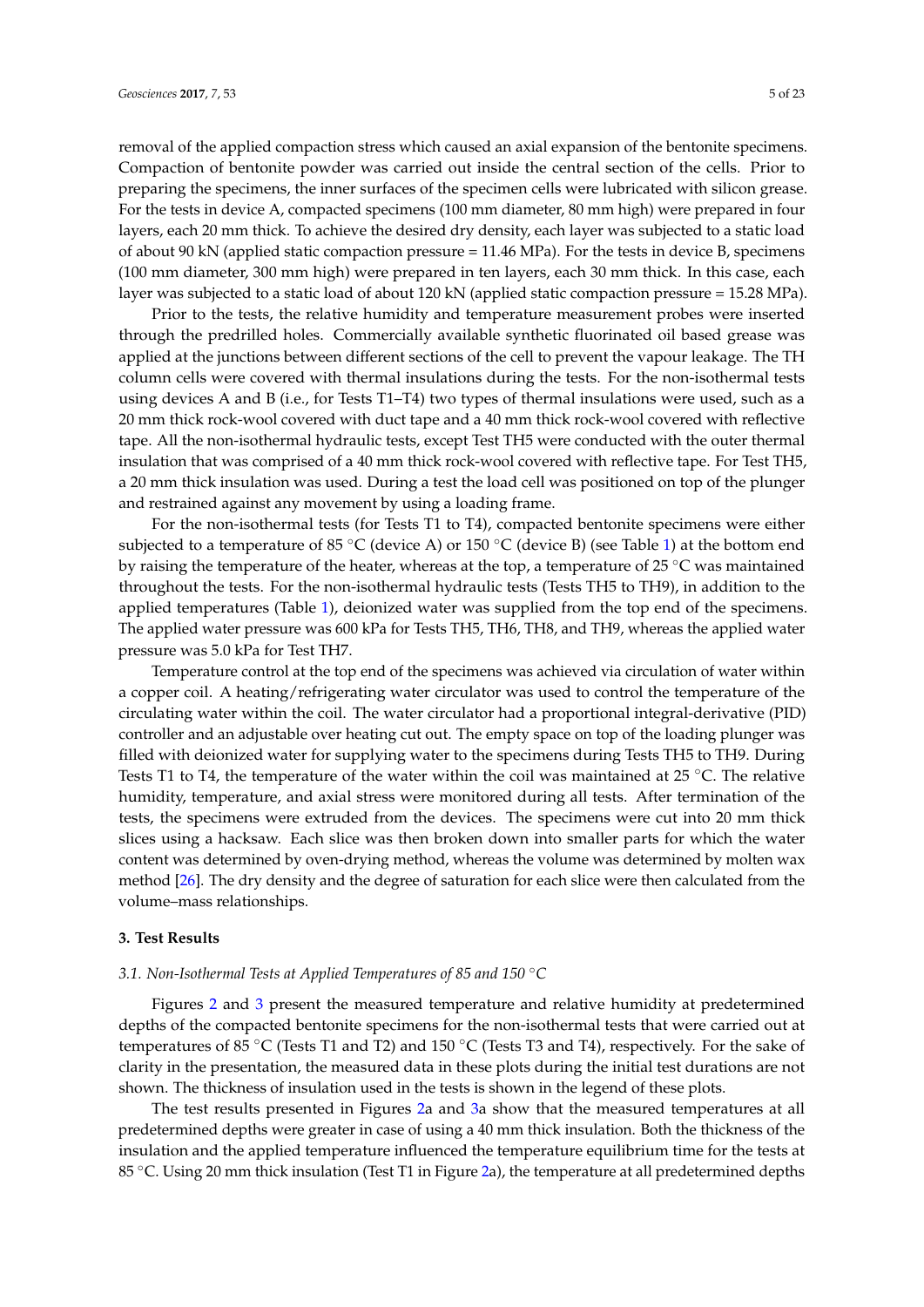were equilibrated within about 60 days, whereas the thermal equilibrium was reached within about 40 days for the test with a 40 mm thick insulation (Test T2 in Figure [2a](#page-6-0)). The thickness of insulation did not significantly influence the thermal equilibration time when the applied temperature was 150 °C (Figure [3a](#page-7-0)). For both Tests T3 and T4, the temperature at all predetermined depths equilibrated within about 80 days.

The test results presented in Figures [2a](#page-6-0) and [3a](#page-7-0) showed that the radial heat loss influenced the rise in the temperature within the bentonite specimens. A greater reduction in the heat loss was achieved by using a 40 mm thick insulation that was manifested in an increase in the temperature within the bentonite specimens.

<span id="page-6-0"></span>

Figure 2. Effects of thermal gradient (85 °C, bottom; and 25 °C, top) on the distributions of: (**a**) temperature; (**b**) relative humidity in compacted bentonite specimens (diameter 100 mm, height 80 mm).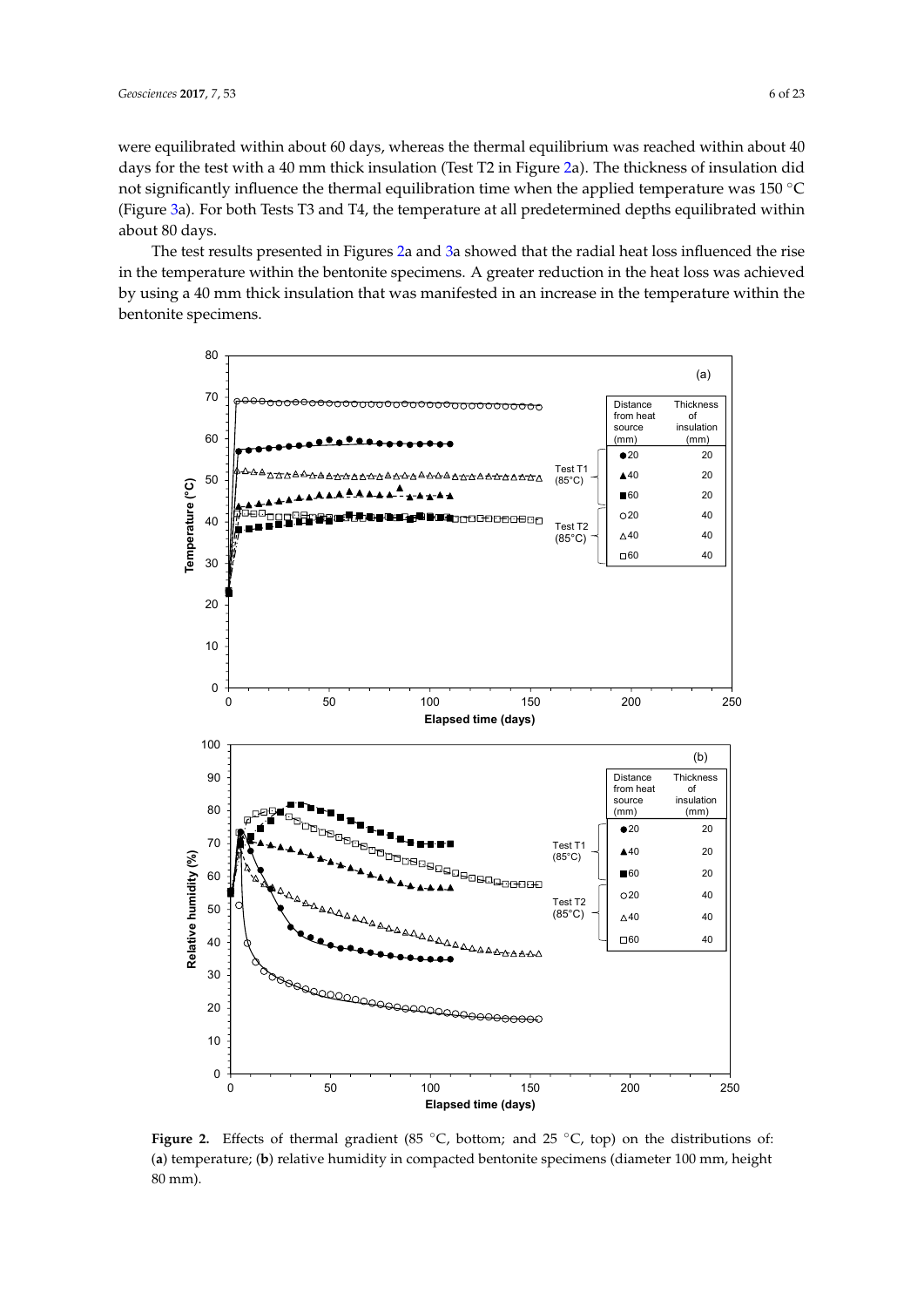<span id="page-7-0"></span>

**Figure 3.** Effects of thermal gradient (150 °C, bottom; and 25 °C, top) on the distributions of: (**a**) temperature; (**b**) relative humidity in compacted bentonite specimens (diameter 100 mm, height 300 mm).

The applied temperature and the thickness of insulation layer influenced the relative humidity equilibrium time (Figures [2b](#page-6-0) and [3b](#page-7-0)). In general, the relative humidity increased and then decreased with an elapsed time at all predetermined depths, with an exception in case of Test T4 (applied temperature =  $150 \degree C$ ), in which case the relative humidity increased with an elapsed time at distances of 180 and 240 mm from the heat source. For Tests T1 and T2 the relative humidity at all predetermined depths equilibrated within 95 and 142 days, respectively. The relative humidity at all predetermined depths in case of Tests T3 and T4 did not attain equilibrium for the duration of the tests considered in this study. The test results showed that a longer time may be required for the equilibration of the relative humidity when the applied temperature is 150 ◦C.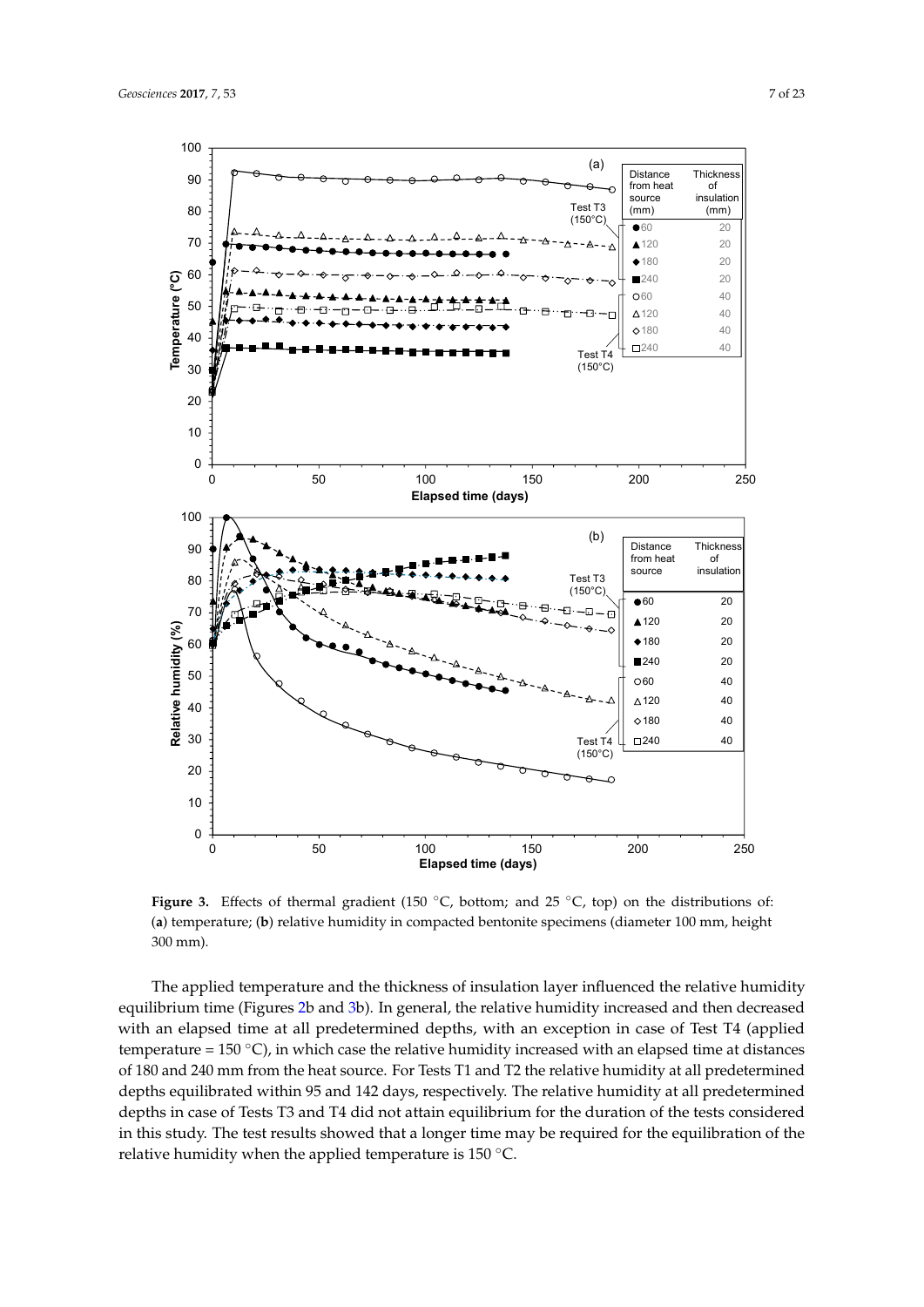#### 3.1.1. Temperature Profiles in Non-Isothermal Tests

<span id="page-8-0"></span>Figure [4](#page-8-0) shows the equilibrium temperature profiles for the bentonite specimens in Tests T1, T2, T3, and T4. The temperatures generated at various depths within the specimens for an applied temperature of 150 ◦C were greater than that occurred for an applied temperature of 85 ◦C. The differences between the temperatures in Tests T1 and T2 and in Tests T3 and T4 decreased with an increase in the distance from the heat source. The temperature profiles are generally found to be non-linear.



**Figure 4.** Temperature profiles in the non-isothermal tests at 85 ◦C and 150 ◦C with various thicknesses of insulation.

− −0.42 ◦C/mm for applied temperatures of 85 and 150 ◦C, respectively), there are differences in the gradients of temperature throughout the bentonite columns. The temperature gradient decreased that were subjected to a temperature of 85 °C (i.e., for Tests T1 and T2). Similarly, the temperature the heat source the temperature gradient for the tests with a 40 mm thick insulation was smaller (i.e., Figure [5](#page-9-0) shows the equilibrium temperature gradients within the specimens. It can be seen in Figure [5](#page-9-0) that for the constant applied temperature gradients across the specimens (−0.75 ◦C/mm and as the distance from the heat source increased. The results show that heat flow within the bentonite columns under non-isothermal loading condition was not one-dimensional. The temperature gradients at various distances from the heat source remained between −1.3 and −0.75 ◦C/mm for the specimens gradients for the specimens at various distances from the heat source in Tests T3 and T4 remained between  $-1.4$  and  $-0.42 \degree C/mm$ . Due to a reduction in the radial heat loss, at any distance from less negative). Comparing the temperature gradients in Tests T1 and T2 with Tests T3 and T4, it can be seen that for distances less than 60 mm from the heat source, an application of a temperature of 150 ◦C introduced higher temperature gradients in the compacted bentonite specimens. The profiles of thermal gradients in Figure [5](#page-9-0) are expected to impact the moisture vapour redistribution within compacted bentonites.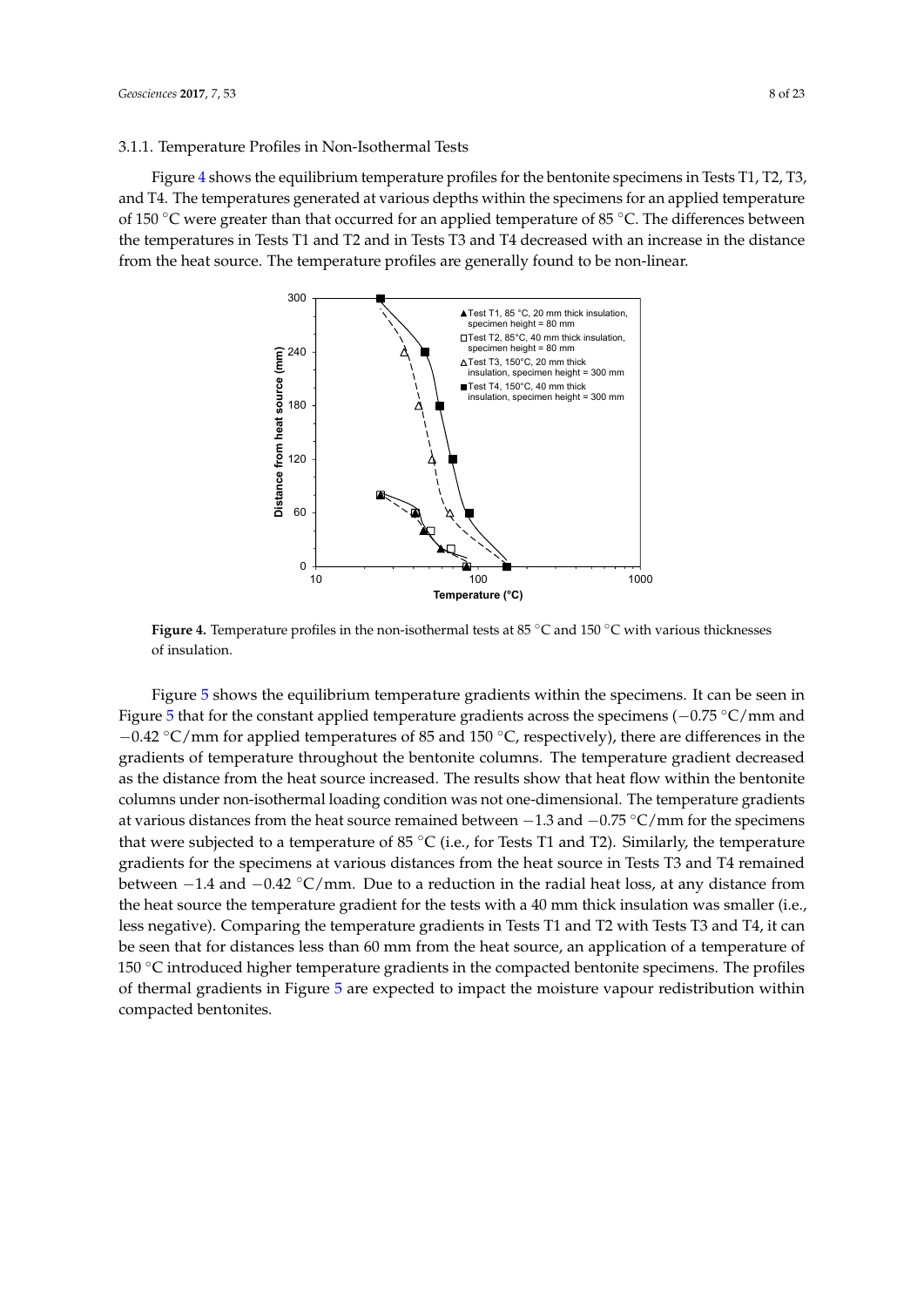<span id="page-9-0"></span>

Figure 5. Temperature gradient at various distances from the heat source for non-isothermal tests at 85 °C and 150 °C.

#### 3.1.2. Relative Humidity Profiles in Non-Isothermal Tests

Figure [6](#page-9-1) shows the relative humidity profiles of the bentonite specimens in Tests T1–T4. The relative humidity profiles correspond to the times at which the tests were terminated (Table [1\)](#page-4-0). It can be seen from Figure [6](#page-9-1) that the relative humidity within the specimens increased with an increase in the distance from the heat source indicating that a transfer of moisture vapour took place due to the application of the thermal gradients. For any applied temperature (85  $\degree$ C or 150  $\degree$ C), the relative humidity at all distances from the heat source was greater for the tests that were conducted with a 20 mm thick insulation as compared to that of the tests with a 40 mm thick insulation.

<span id="page-9-1"></span>

**Figure 6.** Relative humidity profiles in the non-isothermal tests at 85 ◦C and 150 ◦C with various thicknesses of insulation.

A higher temperature or a lower thermal gradient in case of using a 40 mm thick insulation (see Figures [4](#page-8-0) and [5\)](#page-9-0) is expected to cause more amount of moisture vapour transfer towards the top end of the specimens which in turn would tend to produce a higher relative humidity; however, this was not the case as noted from the relative humidity data (Figure [6\)](#page-9-1). The relative humidity is known to be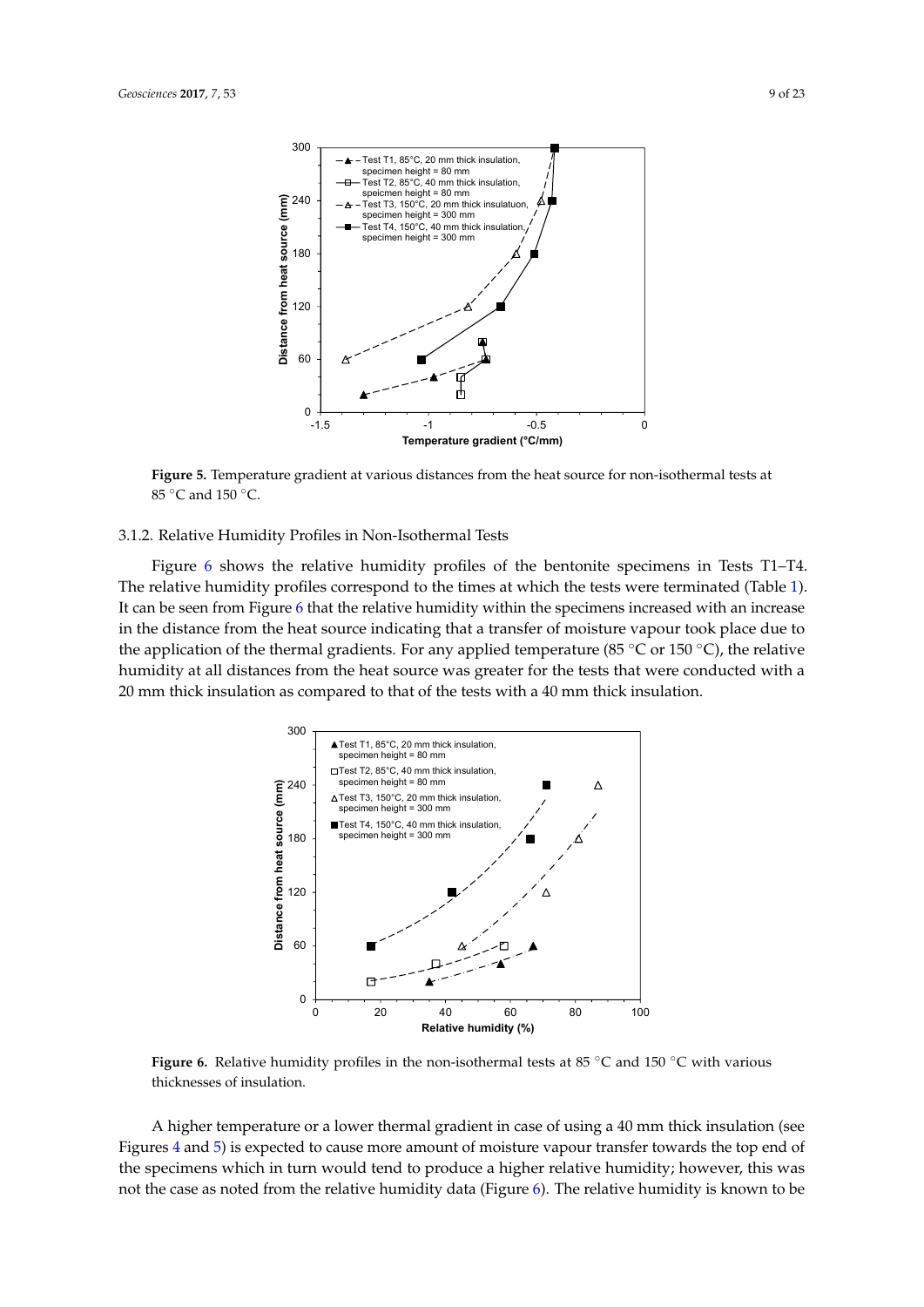affected by the temperature. At any given amount of moisture vapour, an increase in the temperature causes a decrease in the relative humidity. Therefore, although the temperatures at the predetermined distances for the case of tests with 40 mm insulation were higher; however, the thermodynamic effects of a reduction in the relative humidity due to an increase in the temperature was manifested on the changes in the relative humidity of the specimens. The test results are consistent with the temperatures at various depths in that, at any depth, the higher the temperature, the lower the relative humidity was. The relative humidity profiles were found to be non-linear.

The test results clearly showed that the thermo-hydraulic response of compacted bentonites when subjected to temperature gradients under non-isothermal conditions depends upon the characteristics of materials surrounding the compacted bentonites. The thermal equilibrium generally occurred sooner (see Figures [2a](#page-6-0) and [3a](#page-7-0)) than the relative humidity equilibrium (Figure [3a](#page-7-0),b).

<span id="page-10-0"></span>Differences in the temperature gradient and the relative humidity can be noted at all depths of the specimens (Figure [7\)](#page-10-0). An increase in the temperature gradient nearer to the heat source caused evaporation of water leading to a decrease in the relative humidity, whereas a decrease in the temperature gradient away from the heat source caused condensation, leading to an increase in the relative humidity within the compacted bentonite specimens.



**Figure 7.** Temperature gradient versus relative humidity plot for non-isothermal tests at 85 ◦C and 150 ◦C.

#### *3.2. Non-Isothermal Hydraulic Tests at Applied Temperatures of 85* ◦*C and 150* ◦*C*

Figures [8](#page-11-0) and [9](#page-12-0) present the measured temperature and relative humidity at predetermined depths of the specimens for the non-isothermal hydraulic tests. In Tests TH5 and TH6, the temperature at all predetermined depths equilibrated within about 150 days. The impact of a thicker outer insulation was to generate a higher temperature at all predetermined depths of the specimens. The difference between the temperature equilibration time between TH7, TH8 and TH9 was found to be indistinct indicating that the water injection pressure had no significant bearing on the temperature equilibration time for these tests. The temperature equilibrium at all predetermined depths in these cases occurred after about 50 days. Comparing the temperature equilibration for non-isothermal tests (Tests T2 and T4) and non-isothermal hydraulic tests (Tests TH6 to TH9), it can be noted that at any applied temperature (85 ◦C or 150 ◦C), the impact of simultaneous applications of thermal and hydraulic gradients increased the temperature equilibration time for the tests at 85  $\degree$ C (from 40 to 150 days), whereas it decreased for the tests at 150  $\mathrm{^{\circ}C}$  (from 80 to 50 days).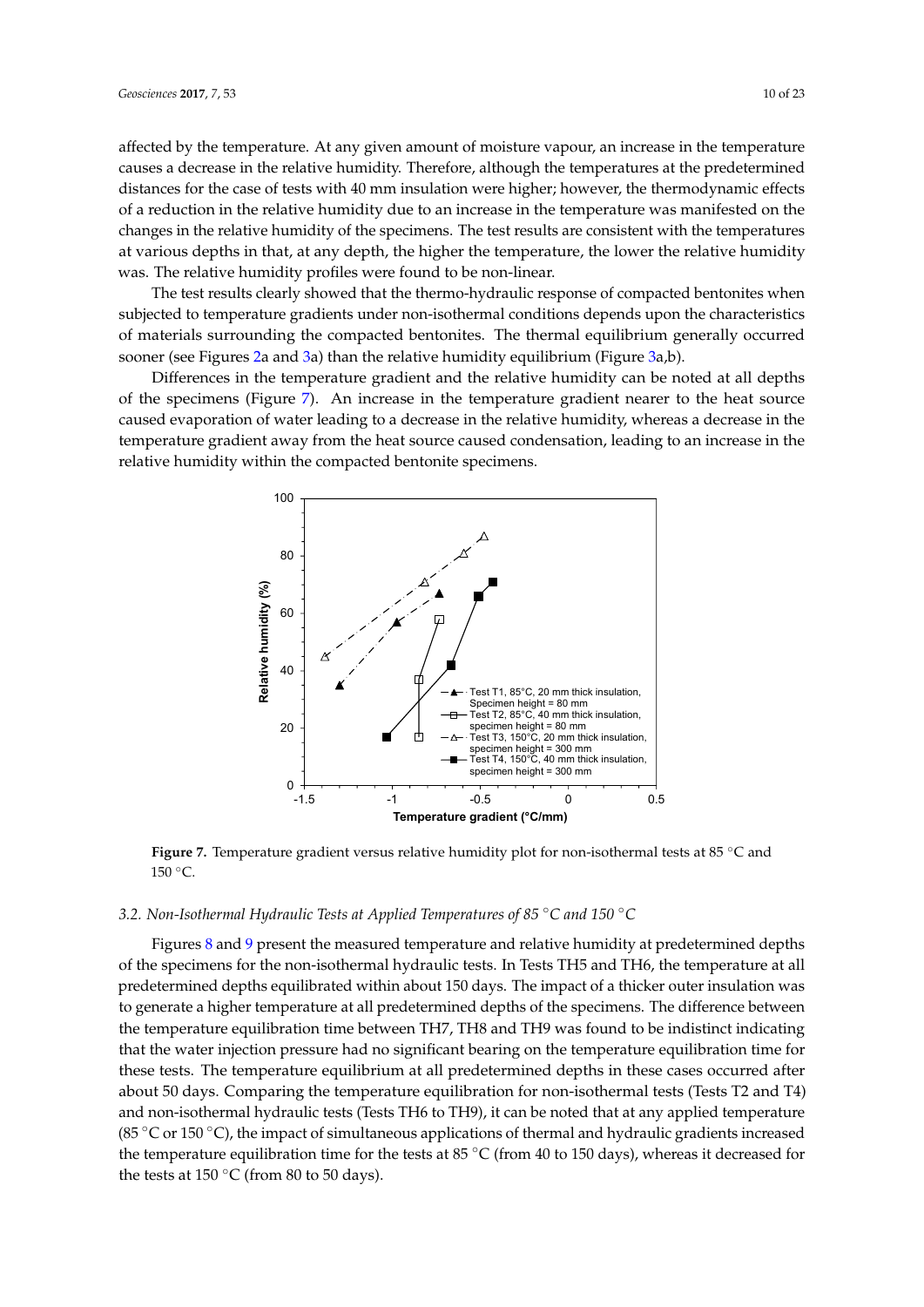

<span id="page-11-0"></span>

**Figure 8.** Effects of simultaneous application of thermal and hydraulic gradients (85 °C, bottom; 25°C, top; and water pressure from top = 600 kPa) on the distributions of: (**a**) temperature; (**b**) relative humidity in compacted bentonite specimens (diameter 100 mm, height 80 mm).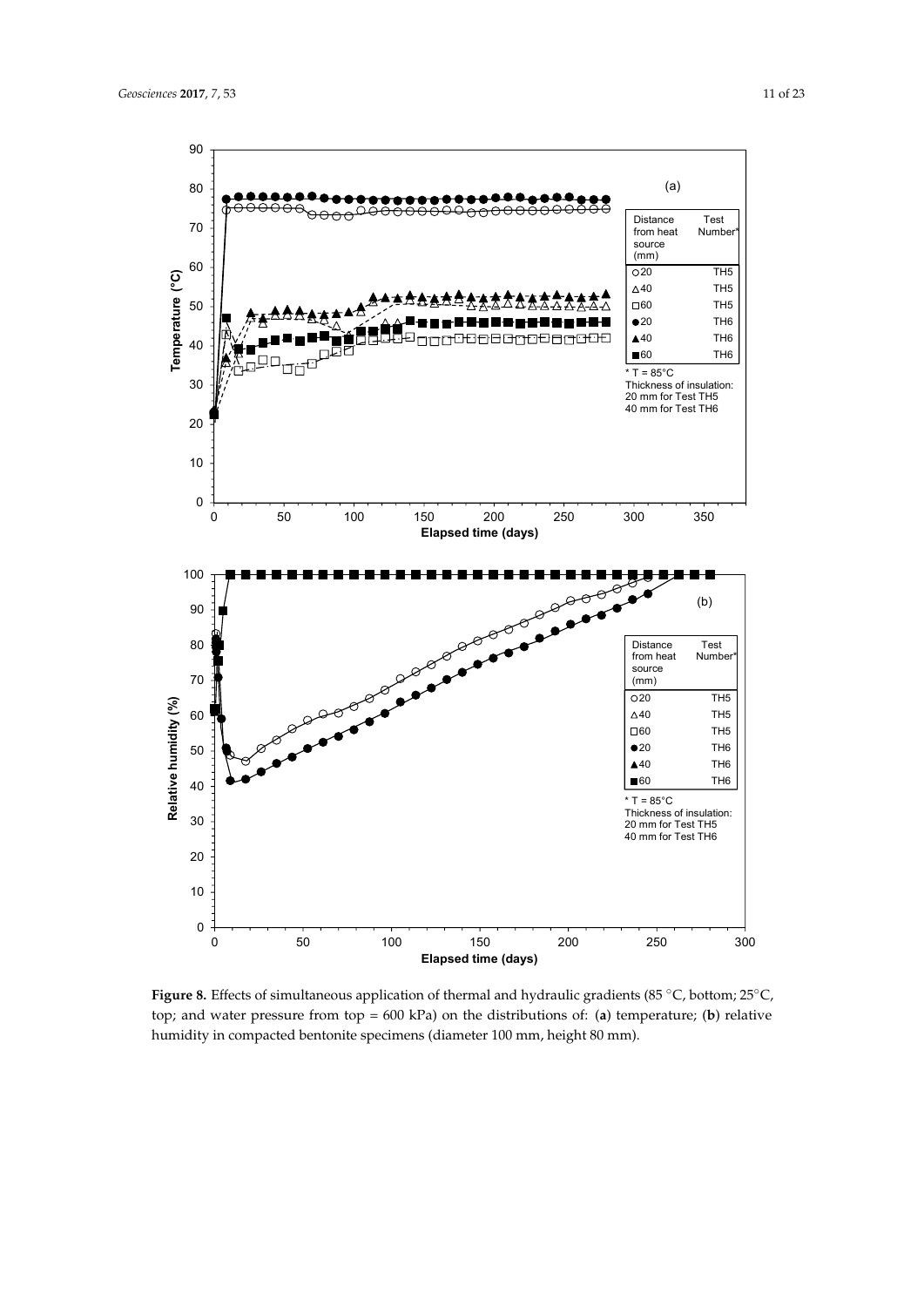<span id="page-12-0"></span>

**Figure 9.** Effects of simultaneous thermal and hydraulic gradients (85 °C, bottom; and 25 °C, top; and water pressure from top = 600 kPa or 5 kPa) on the distributions of: (**a**) temperature; (**b**) relative humidity in compacted bentonite specimens (diameter 100 mm, height 300 mm).

The relative humidity increased and further decreased with an elapsed time at distances closer to the heat source, whereas it increased at distances away from the heat source. The relative humidity equilibrated at all predetermined depths for the specimens in Tests TH5 to TH9 with an exception of Test TH7. At distances of 40 and 60 mm from the heat source, the relative humidity of the specimens in Tests TH5 and TH6 was found to be 100% within about seven days, whereas it occurred after 250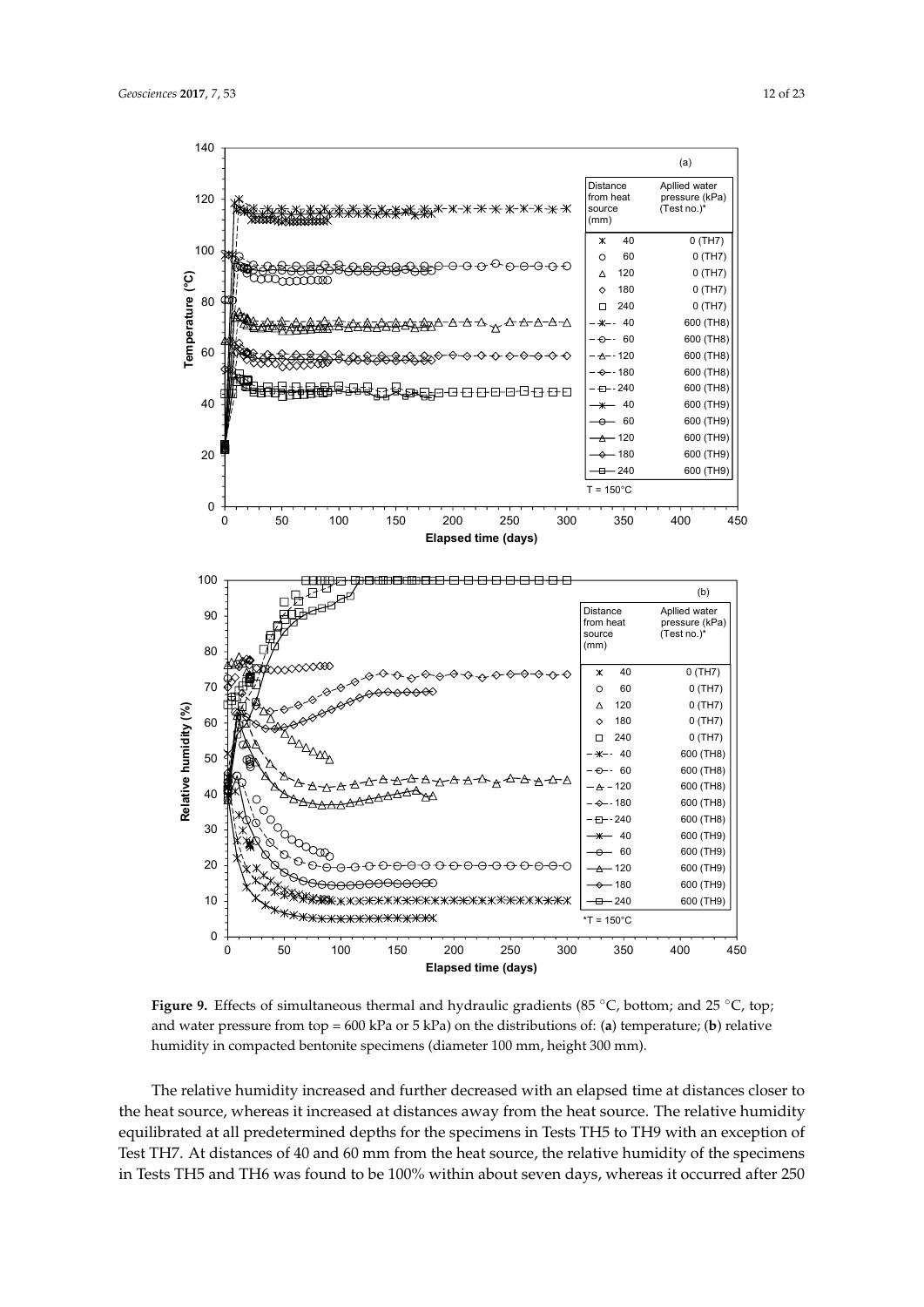days at a distance of 20 mm. The relative humidity was found to be 100% at a distance of 240 mm for the specimens in Tests TH8 and TH9, whereas at all other depths the relative humidity remained less than 100%.

#### 3.2.1. Temperature Profiles in Non-Isothermal Hydraulic Tests

Figure [10](#page-13-0) shows the equilibrium temperature against distance of the temperature probes from the heat source. The temperature profiles for Tests TH5 and TH6 were found to be very similar indicating that the thickness of insulation had very minor influence on the temperature profile. Similarly, the temperature profiles for Tests TH7, TH8, and TH9 were found to be very similar indicating that the influence of water injection pressure and the test durations did not influence the temperature profile significantly. A higher applied temperature generated greater temperature in the specimens. Comparing the temperatures at various depths for the non-isothermal and non-isothermal hydraulic tests under similar conditions of applied temperature and thickness of the insulation, it was noted that except at locations closer to the heat source where the temperatures in case of hydraulic tests were slightly greater, at all other depths the temperatures generated within the specimens were very similar.

<span id="page-13-0"></span>

**Figure 10.** Temperature profiles in the non-isothermal hydraulic tests at 85 ◦C and 150 ◦C.

and −0.38 °C/mm for the tests at 85 °C, whereas it remained between −1.05 and −0.42 °C/mm for the tests at 150 °C. − − Figure [11](#page-14-0) presents the temperature gradients at various salient depths of the specimens for Tests TH5 to TH9. It can be seen in Figure [11](#page-14-0) that the temperature gradient increased and further decreased as the distance from the heat source increased. Comparing the temperature gradients in the thermo-hydraulic tests and the thermal tests (Figure [5\)](#page-9-0), it can be noticed that the thermal gradients remained similar at distances away from the heat source. The smaller values of the temperature gradients at a distance of 40 mm from the heat source for Tests TH7, TH8, and TH9 are due primarily to the high temperature effect. Note that measurements of the temperature at a distance of 40 mm were not carried out in case of Tests T3 and T4. For Tests TH5 and TH6, the smaller values of temperature gradients at a distance of 20 mm are attributed to an increase in the water content in the specimens as shown by the relative humidity data (Figure [8b](#page-11-0)). The temperature gradient remained between −0.89 the tests at 150 ◦C.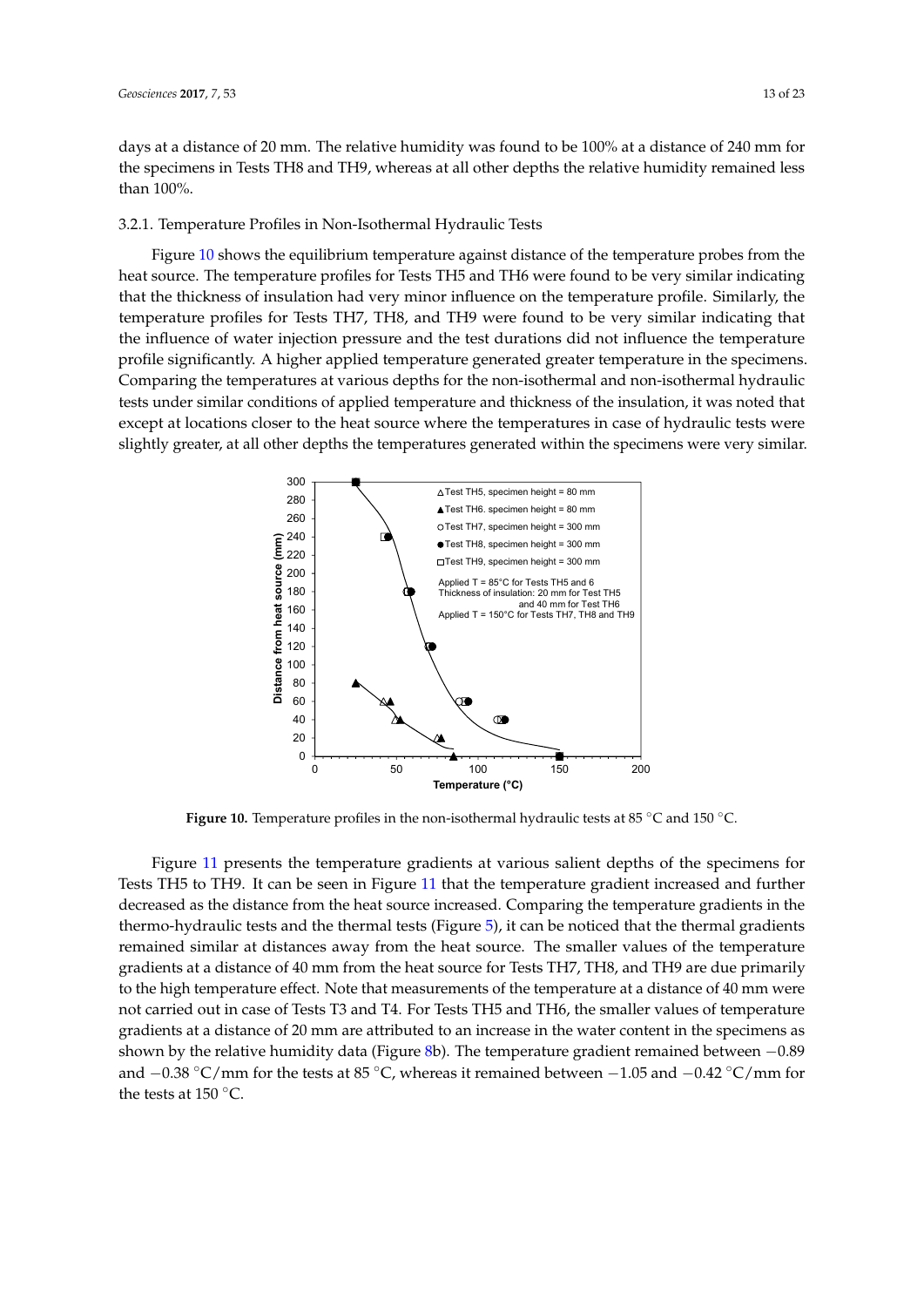<span id="page-14-0"></span>

Figure 11. Temperature gradient at various distances from the heat source for non-isothermal hydraulic tests at 85  $\degree$ C and 150  $\degree$ C.

#### 3.2.2. Relative Humidity Profiles in Non-Isothermal Hydraulic Tests

Figure [12](#page-14-1) shows the relative humidity values recorded prior to termination of the tests. The relative humidity in case the specimens tested at a temperature of 85 ◦C reached 100% at the end of the tests and hence the results are not included in Figure [12.](#page-14-1) The thermal and hydraulic gradients influenced the evolution of the relative humidity profiles. The relative humidity increased with an increase in the distance from the heat source. The durations of tests and the applied water pressures did not significantly influence the relative humidity profiles. The relative humidity profiles were found to be linear.

<span id="page-14-1"></span>

Figure 12. Relative humidity profiles in the non-isothermal hydraulic tests at 150 °C.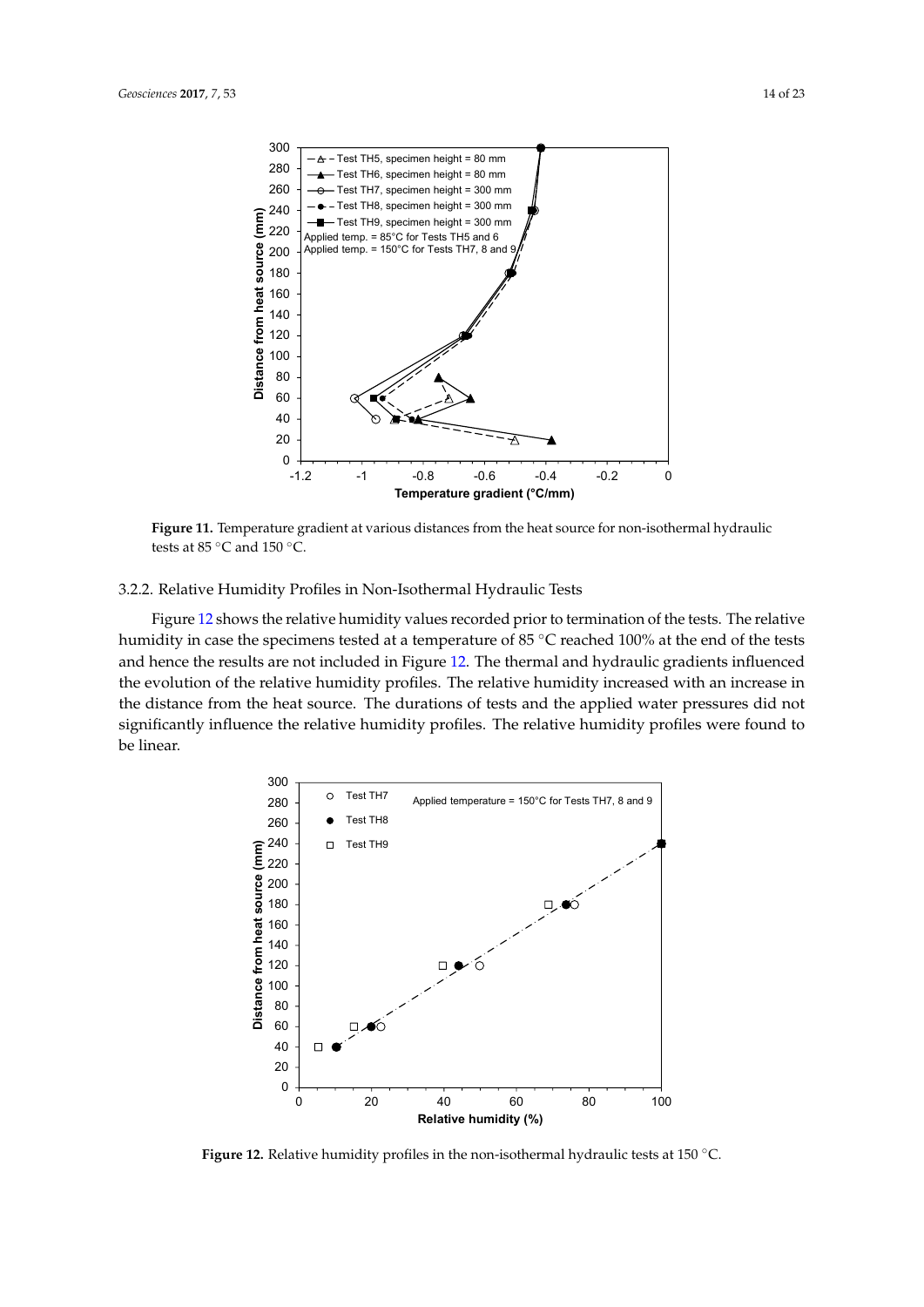#### *3.3. Shapes of Temperature and Relative Humidity Profiles*

The shapes of temperature profiles presented in Figures [4](#page-8-0) and [10](#page-13-0) are found to be similar to an inverted *S*-shaped curve. The experimental data presented in Figures [4](#page-8-0) and [10](#page-13-0) were best-fitted with a two-parameter model (Equation (1)) as shown in Figures [4](#page-8-0) and [10.](#page-13-0) The fitting parameters are shown in Table [2.](#page-15-0)

$$
D = \frac{D_{\max}}{\left[1 + \left\{a(T)^b\right\}\right]^{(1-\frac{1}{b})}}
$$
(1)

where *D* is the distance from the heat source,  $D_{\text{max}}$  is thickness of bentonite, *a* and *b* are the fitting parameters, and *T* is the temperature at a distance of *D* from the heat source.

<span id="page-15-0"></span>

| Test No.        | <b>Type of Test</b> | <b>Height of Specimen</b> | Temperature at                           | <b>Model Parameters</b> |   |
|-----------------|---------------------|---------------------------|------------------------------------------|-------------------------|---|
|                 |                     | $(mm)^1$                  | Bottom/Top ( $^{\circ}C$ / $^{\circ}C$ ) | a                       | b |
| <b>T1</b>       |                     | 80                        | 85/25                                    | 0.023                   | 5 |
| T <sub>2</sub>  |                     | 80                        | 85/25                                    | 0.020                   | 5 |
| T <sub>3</sub>  | Non-isothermal      | 300                       | 150/25                                   | 0.022                   | 5 |
| T4              |                     | 300                       | 150/25                                   | 0.017                   | 5 |
| TH <sub>5</sub> |                     | 80                        | 85/25                                    |                         |   |
| TH <sub>6</sub> | Non-isothermal      | 80                        | 85/25                                    | 0.021                   | 5 |
| TH <sub>7</sub> |                     | 300                       | 150/25                                   |                         |   |
| TH <sub>8</sub> | hydraulic           | 300                       | 150/25                                   | 0.017                   | 5 |
| TH <sub>9</sub> |                     | 300                       | 150/25                                   |                         |   |

**Table 2.** Model fitting parameters for temperature profiles.

<sup>1</sup> Diameter of specimen = 100 mm. *a* and *b*: fitting parameters.

The value of the parameter *a* decreased for an increase in the thickness of insulation, an increase in the temperature, an increase in the thickness of bentonite, and for the hydraulic tests. The value of the parameter *b* remained unchanged. Equation (1) can be used to calculate the distance at which an anticipated temperature will prevail.

The shapes of relative humidity profiles for non-isothermal and non-isothermal hydraulic tests (Figures [6](#page-9-1) and [12\)](#page-14-1) are found to be dissimilar. A generalized two parameter model (Equations (2)) was used to best-fit the relative humidity profiles, as shown in Figure [6.](#page-9-1) The model parameters are shown in Table [3.](#page-16-0) In all cases, very high values of the coefficients of regression were found. Equation (2) can be used to estimate the distance at which a specific value of the relative humidity will prevail or the relative humidity at any distance from the heat source. The parameters shown in Table [3](#page-16-0) are for the duration of the tests considered in this study and hence may not be reliable for calculating the relative humidity at equilibrium conditions for the non-isothermal applied boundary condition. The relative humidity profiles for Tests TH7, TH8, and TH9 (Figure [12\)](#page-14-1) were best fitted with a linear relationship (Equation (3)).

$$
RH_D = \frac{1}{n} \log_e \left(\frac{D}{m}\right) \tag{2}
$$

$$
RH_D = \left[\frac{D - 17.71}{2.23}\right]
$$
\n<sup>(3)</sup>

where *m* and *n* are the best-fit parameters and  $RH_D$  is the relative humidity at a distance of *D* from the heat source.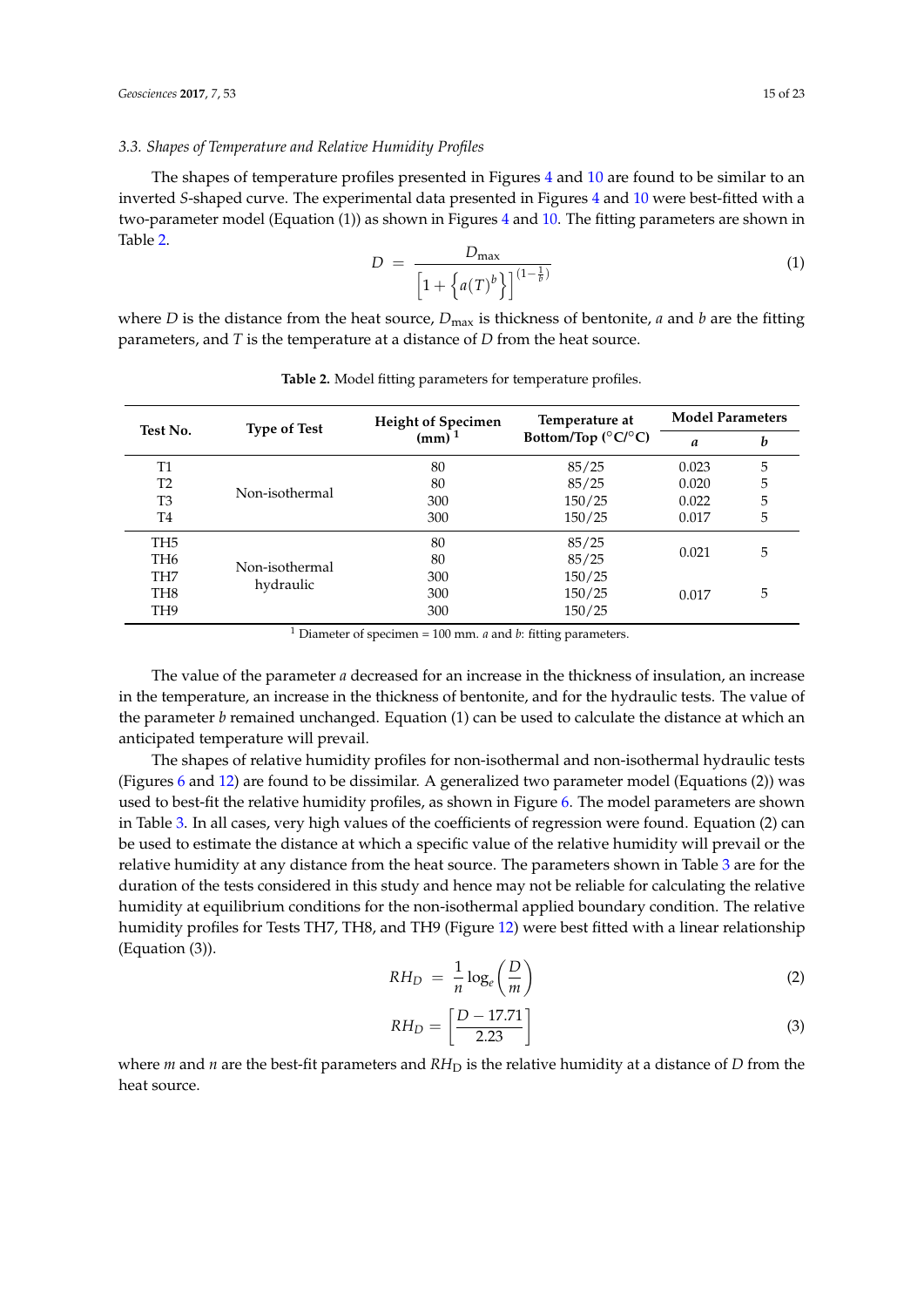|  | Test No. | <b>Model Parameters</b> |        |  |
|--|----------|-------------------------|--------|--|
|  |          | m                       | п      |  |
|  | Т1       | 6.0375                  | 0.0339 |  |
|  | T2       | 13.296                  | 0.0267 |  |
|  | T3       | 13.559                  | 0.0321 |  |
|  | T4       | 40.950                  | 0.0240 |  |
|  |          |                         |        |  |

<span id="page-16-0"></span>**Table 3.** Model parameters for the relative humidity profiles in non-isothermal tests.

*m* and *n*: best-fit parameters.

The experimental data of MX80 bentonite reported by Villar et al. [\[17\]](#page-23-3) were considered for comparing with the model results in this study. Villar et al. [\[17\]](#page-23-3) carried out laboratory tests on MX80 bentonite (70 mm diameter and 500 mm high) with initial dry density and water content of 1.53 Mg/m<sup>3</sup> and 6.4%, respectively. The applied temperature at the base of the specimen was 140 ◦C. Following the heating phase for about 239 days, the specimen was hydrated with water from the opposite end of the heat source with an injection pressure of 6.0 kPa. Figure [13a](#page-16-1),b show the temperature and relative humidity profiles for the non-isothermal and non-isothermal hydraulic phases of the test, respectively. The experimental data for the simultaneous heating and hydration phase correspond to a test duration of 620 days. The calculated results for the temperature and relative humidity are shown in Figure [13.](#page-16-1) It can be seen that the model results in this study generally predicted higher values of the temperature and the relative humidity; however, the shapes of the profiles are captured well. The difference in the experimental and calculated results originate from the differences in the initial compaction conditions, the applied temperature, the size of specimen, the insulation type used, and the duration of the tests.

<span id="page-16-1"></span>

Figure 13. Comparison of test results from the literature [\[17\]](#page-23-3) and model results in this study for: (**a**) temperature profiles; (**b**) relative humidity profiles.

#### *3.4. Development of Axial Stress during Non-Isothermal and Non-Isothermal Hydraulic Tests*

Figure [14](#page-17-0) shows the elapsed time versus the measured axial stress for the compacted bentonite specimens tested in this study. Due to a technical fault in the load cell, the axial stress in Test T3 at 150  $\mathrm{^{\circ}C}$  (20 mm thick insulation) could not be recorded.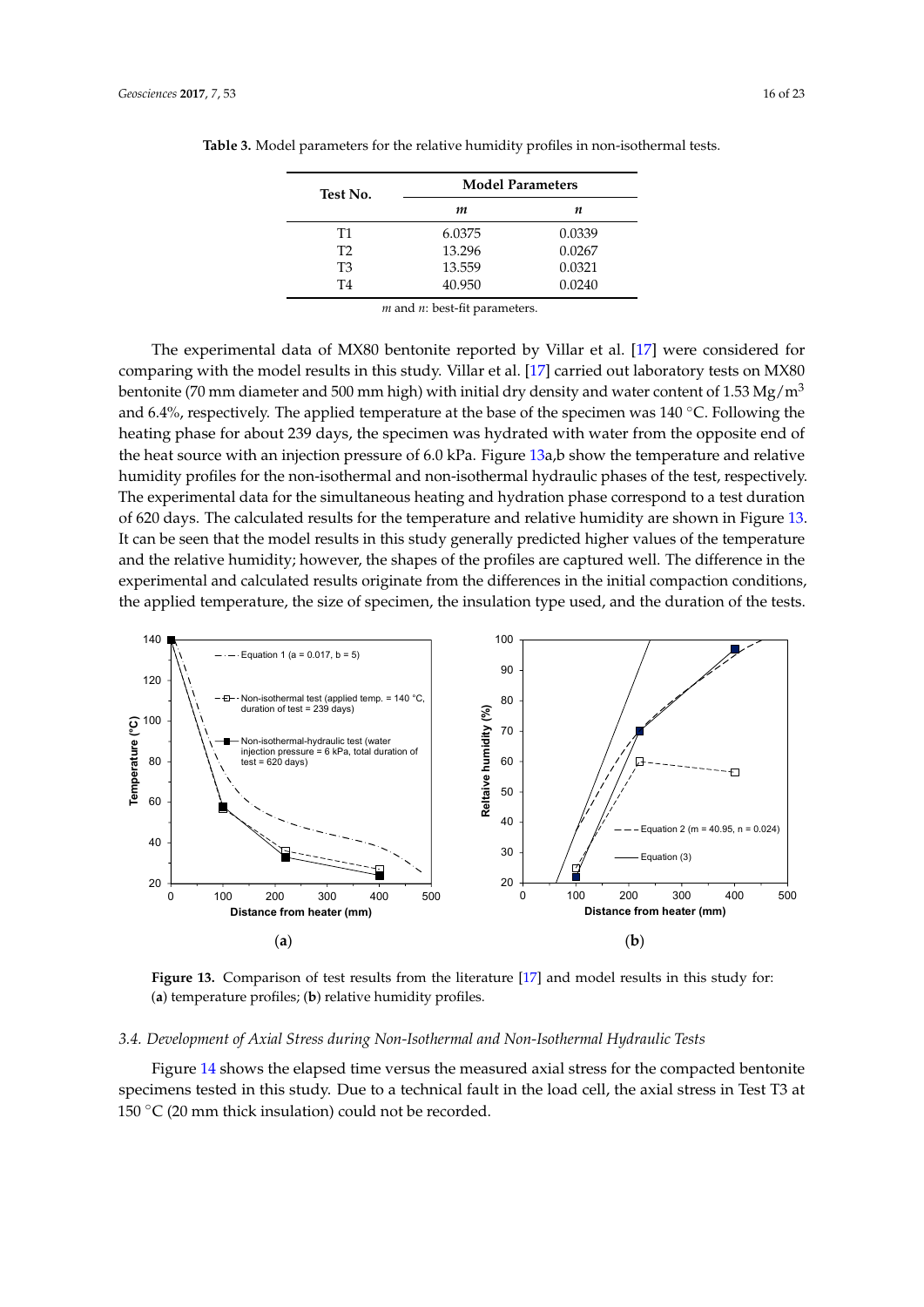<span id="page-17-0"></span>

**Figure 14.** Development of axial stress due to applied thermal and thermo-hydraulic gradients.

The axial stress is found to increase and then decrease for the non-isothermal tests (Tests T1, T2, and T4), whereas it increased and attained equilibrium with elapsed time for the non-isothermal hydraulic tests (Tests TH5 to TH9). The maximum measured axial stress for the specimens in Tests T1, T2, and T4 were 640, 1345 and 2400 kPa, respectively. The corresponding equilibrium axial stresses were 120, 115 and 145 kPa. The differences in the maximum axial stress are attributed to the applied temperature and the thickness of the insulation layer used. The measured total axial stresses for the specimens in Tests TH5, TH6, TH7, TH8, and TH9 were 2680, 2450, 2200, 2630, and 2800 kPa, respectively. Villar et al. [\[17\]](#page-23-3) reported similar magnitudes of axial stress for MX80 bentonite at an applied temperature of 140 ◦C.

Tripathy et al. [\[18\]](#page-23-0) stated that an increase and further decrease in the axial stress exhibited by compacted bentonite specimens due to an application of a thermal gradient is attributed to the combined influence of several factors, such as (1) water vapour movement from the hotter to the cooler end of the specimen, (2) volumetric shrinkage of the specimen towards the heater end due to an increase in the temperature and movement of moisture from the hotter to the cooler end, (3) compression of the specimen due to the development of the axial pressure, (4) expansion of the specimens due to an increase in the temperature for the layers having high suctions, (5) contraction of layers due to an increase in the temperature for the layers with low suctions, (6) expansion of the testing device upon an increase in the temperature, and (7) migration and redistribution of moisture to farther distances in order to equalize the suction (usually from top to bottom).

From the test results of profiles of the temperature and the relative humidity (Figures [4](#page-8-0) and [6\)](#page-9-1), it becomes clear that under non-isothermal conditions, an increase in the temperature, either due to the use of a thicker insulation or due to an application of a higher temperature, causes a decrease in the relative humidity within the compacted bentonite specimens. From the consideration of the relative humidity increase in compacted bentonites during the hydration process and its impact on axial thrust development, it was anticipated that specimens with a higher relative humidity would tend exhibit a greater axial stress. However, a reverse trend was noted in the test results; the specimens with a lower relative humidity exhibited greater maximum axial stress (Test T1 versus Test T2 or Test T2 versus Test T4 in Figures [6](#page-9-1) and [12\)](#page-14-1). Therefore, the hydration mechanism cannot be held solely responsible for axial stress development in compacted bentonites under non-isothermal conditions. Other issues, such as moisture redistribution due to thermal and suction gradients, thermal expansion of bentonite, gas pressure generation, and thermal expansion of the specimen cell may contribute to the axial stress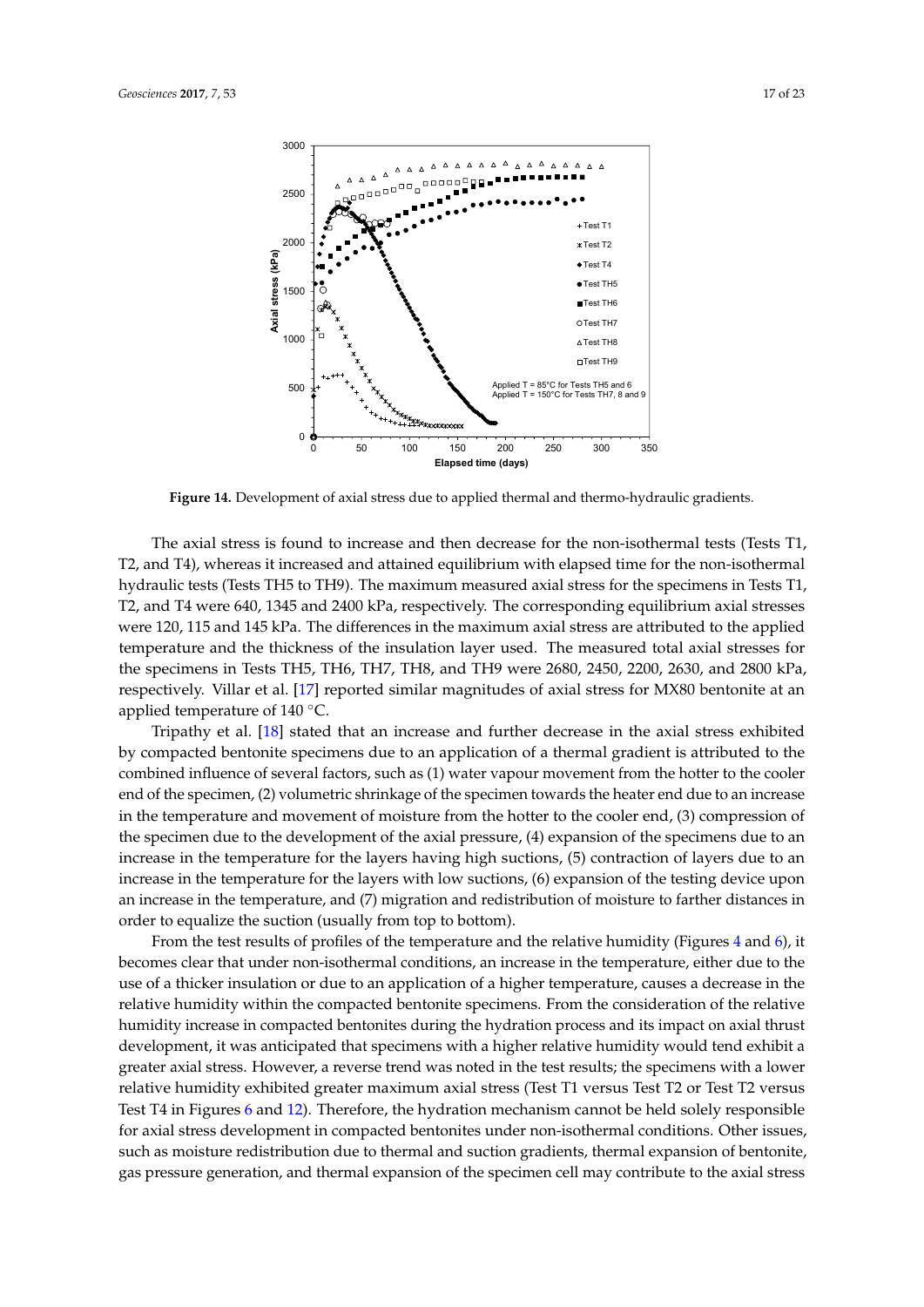development. The test results also indicate that the equilibrium axial stress in compacted bentonites when subjected to thermal loading was not influenced by the applied thermal gradient. All three specimens exhibited near similar axial stress at equilibrium.

The difference in the applied temperature (85  $°C$  and 150  $°C$ ) and the hydraulic boundary conditions influenced the development of the axial stress. The axial stress in compacted bentonites for thermo-hydraulic boundary condition remained between 2.0 to 3.0 MPa. This suggests that, thermo-hydraulic gradient effects are more pronounced in the axial stress development in compacted bentonites under restrained condition. Additionally, applications of temperatures of 85 ◦C and 150 ◦C caused changes in terms of thermal gradient and relative humidity; however, their impact on the evolution of axial stress remained small.

#### *3.5. Profiles of Water Content, Dry Density, Degree of Saturation and Suction*

The water content, dry density, and degree of saturation data presented in Figures [15](#page-18-0) and [16](#page-19-0) are based on analyses of the samples of bentonite slices (20 mm thick) after termination of the tests. The suction data presented in Figures [15](#page-18-0) and [16](#page-19-0) are based on the recorded relative humidity and temperature at the end of each test. The suctions were calculated based on the thermodynamic relationship between the relative humidity and suction.

<span id="page-18-0"></span>

Figure 15. Profiles of: (a) water content; (b) dry density; (c) degree of saturation; (d) suction, for non-isothermal tests at 85 ◦C and 150 ◦C.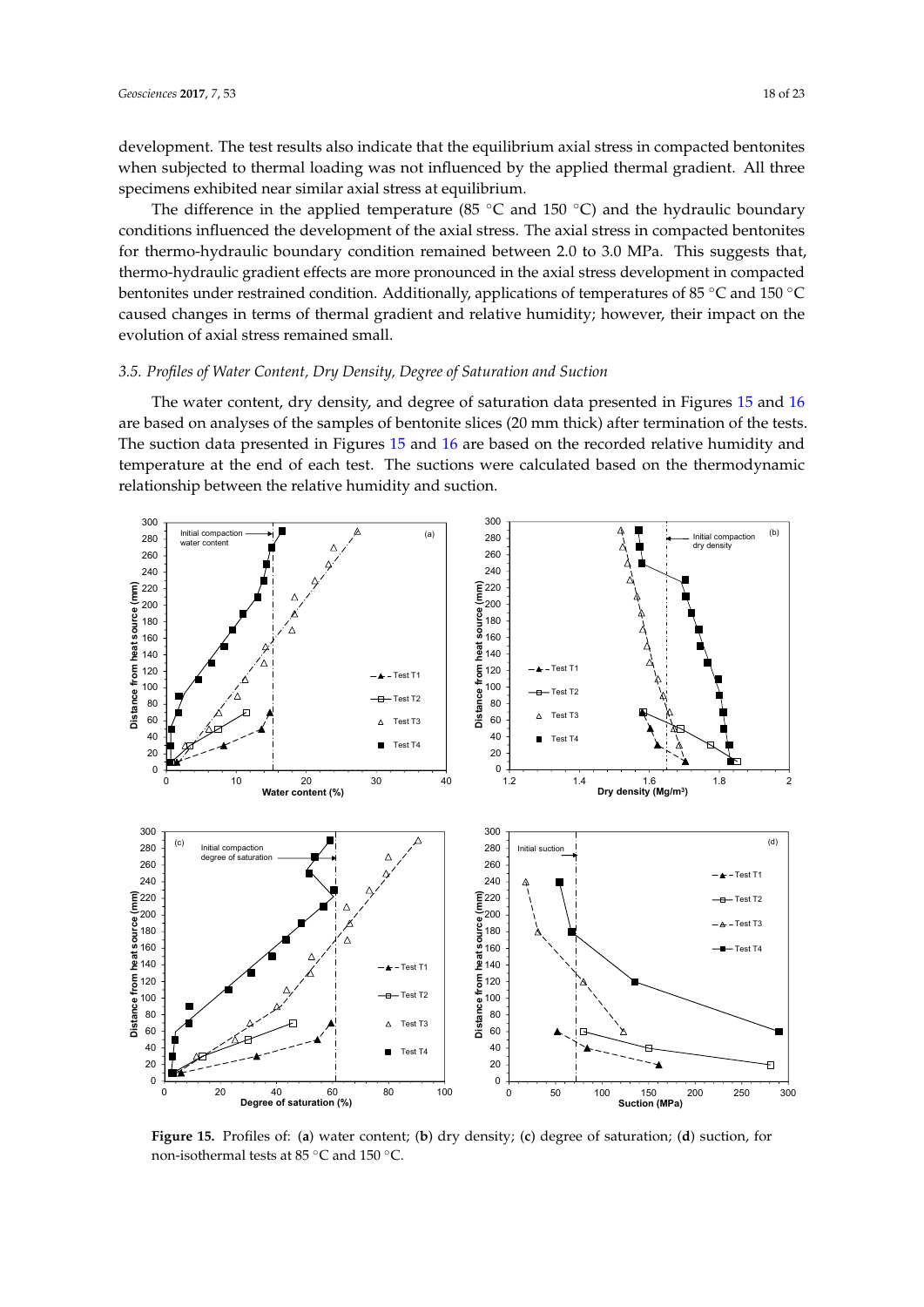<span id="page-19-0"></span>

Figure 16. Profiles of: (a) water content; (b) dry density; (c) degree of saturation; (d) suction, for non-isothermal hydraulic tests at 85 ◦C and 150 ◦C.

The results presented in Figures [15](#page-18-0) and [16](#page-19-0) indicate two distinct aspects, such as (i) towards the opposite end of the heat source, the bentonite specimens underwent a wetting process as indicated by an increase in the water content, a decrease in the dry density, an increase in degree of saturation, and a decrease in suction and (ii) towards the heat source the specimens underwent a shrinkage process as indicated by a decrease in the water content, an increase in the dry density, a decrease in the degree of saturation and an increase in suction.

For the non-isothermal test results shown in Figure [15,](#page-18-0) the water content and degree of saturation at all salient levels in Test 2 remained smaller than Test 1. Similarly, the water content and degree of saturation at all salient levels in Test 4 remained smaller than Test 3. The degree of saturation for the non-isothermal tests remained below 100% indicating that the bentonite specimens remained unsaturated. The test results presented in Figure [15](#page-18-0) in terms of the water content, dry density, degree of saturation, and suction complement well the results presented in Figures [4](#page-8-0) and [6](#page-9-1) in terms of the profiles of temperature and relative humidity. For example, consider either Tests T1 and T2 or T3 and T4. At any given distance from the heat source, the specimens tested with a 40 mm thick insulation had lower relative humidity as compared to that of the specimens tested with a 20 mm thick insulation. The water content was found to be lower in case of Test T2 than T1 and lower for Test T4 than T3. The suction profiles that were established from the relative humidity and temperature profiles of the specimens agree well with the water content and degree of saturation profiles (Figure [15a](#page-18-0),c).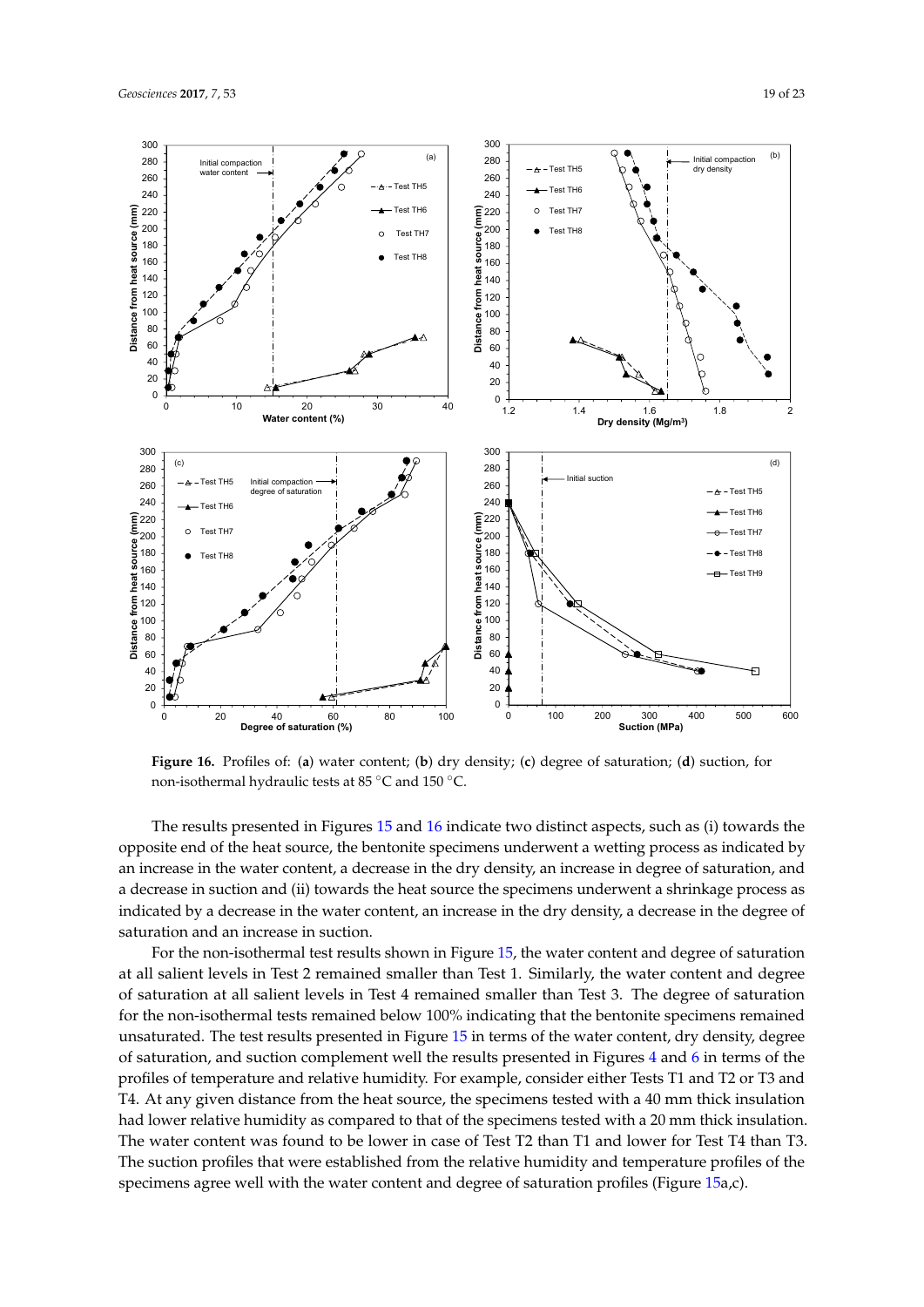For the non-isothermal hydraulic tests, the difference between the results for Tests TH7 and TH8 are only marginal in terms of the water content. In spite of the shrinkage of the specimens in Tests TH7 and TH8, the axial stress did not decrease (Figure [14\)](#page-17-0). This may be attributed to an expansion of the specimens upon wetting at the top part. Comparing the test results presented in Figures [15](#page-18-0) and [16,](#page-19-0) it can be noticed that the impact of hydraulic gradient was to cause an overall increase in the water content and degree of saturation within the compacted bentonite specimens.

#### **4. Discussion**

High density compacted bentonites have been proposed to form the buffer surrounding the waste canisters in the underground nuclear waste repositories. The buffer will be subjected to both thermal and hydraulic loadings in certain situations. Therefore, well-controlled laboratory tests involving simultaneous applications of thermal and hydraulic loadings or only thermal loading provide information that play crucial roles for understanding the behaviour of bentonites in terms of their efficiencies in satisfying the hydraulic, mechanical, thermal, and chemical criteria set out for the safety of the underground nuclear waste repositories [\[4\]](#page-22-1). The laboratory test results have enabled validating numerical models for assessing the short and long-term behaviour of the engineered barrier systems [\[27](#page-23-11)[,28\]](#page-23-12).

The heat flow through soil systems is complex due to the fact that the thermal conductivity of soil increases with an increase in the dry density, decreases with an increase in the porosity, and increases with an increase in the water content and degree of saturation [\[29\]](#page-23-13). The host rock will provide the physical confinement to the bentonite buffer. Therefore, in addition to various factors the thermal and hydraulic properties of the host rock to some extent will govern the temperature and water content distributions within the buffer.

Both during the early-life and late-life phases of the repositories, the stress, thermal, and hydraulic boundary conditions surrounding compacted bentonites may change, which in turn may impact the thermal and hydraulic responses of compacted bentonites. In the past, research works have been focused in exploring the thermo-hydro-mechanical response of compacted bentonites for applied temperatures of less than 100 °C. In this study, compacted bentonites were subjected to both thermal and thermo-hydraulic gradients to explore the impact of high temperatures (85 ◦C and 150 ◦C) on the thermo-hydro-mechanical behaviour.

The test results clearly showed that the thermal response of compacted bentonites when subjected to temperature gradients depends upon the magnitude of applied temperature and the thermal conductivity of the surrounding material (i.e., thermal insulation). Similarly, the impact of thermo-hydraulic gradient at an applied temperature, and the impact of an elevated temperature on the thermo-hydraulic response of compacted bentonites could be derived from the test results. The main findings from this study are summarised in Tables [4](#page-20-0) and [5.](#page-21-0)

| <b>Factors</b>                       | <b>Remarks</b>                     |                       |  |
|--------------------------------------|------------------------------------|-----------------------|--|
|                                      | <b>Improved Thermal Insulation</b> | High Temperature      |  |
| Temperature                          | Increases                          | Increases             |  |
| Temperature equilibration time       | Decreases                          | Decreases             |  |
| Relative humidity                    | Decreases                          | Decreases             |  |
| Relative humidity equilibration time | Increases                          | Increases             |  |
| Water absorption                     | Decreases                          | Decreases             |  |
| Dry density                          | <b>Increases</b>                   | Increases             |  |
| Degree of saturation                 | Decreases                          | Decreases             |  |
| <b>Suction</b>                       | Increases                          | Increases             |  |
| Axial stress                         | No significant effect              | No significant effect |  |

<span id="page-20-0"></span>**Table 4.** Impact of improved thermal insulation and high temperature effects for non-isothermal loading on compacted bentonites.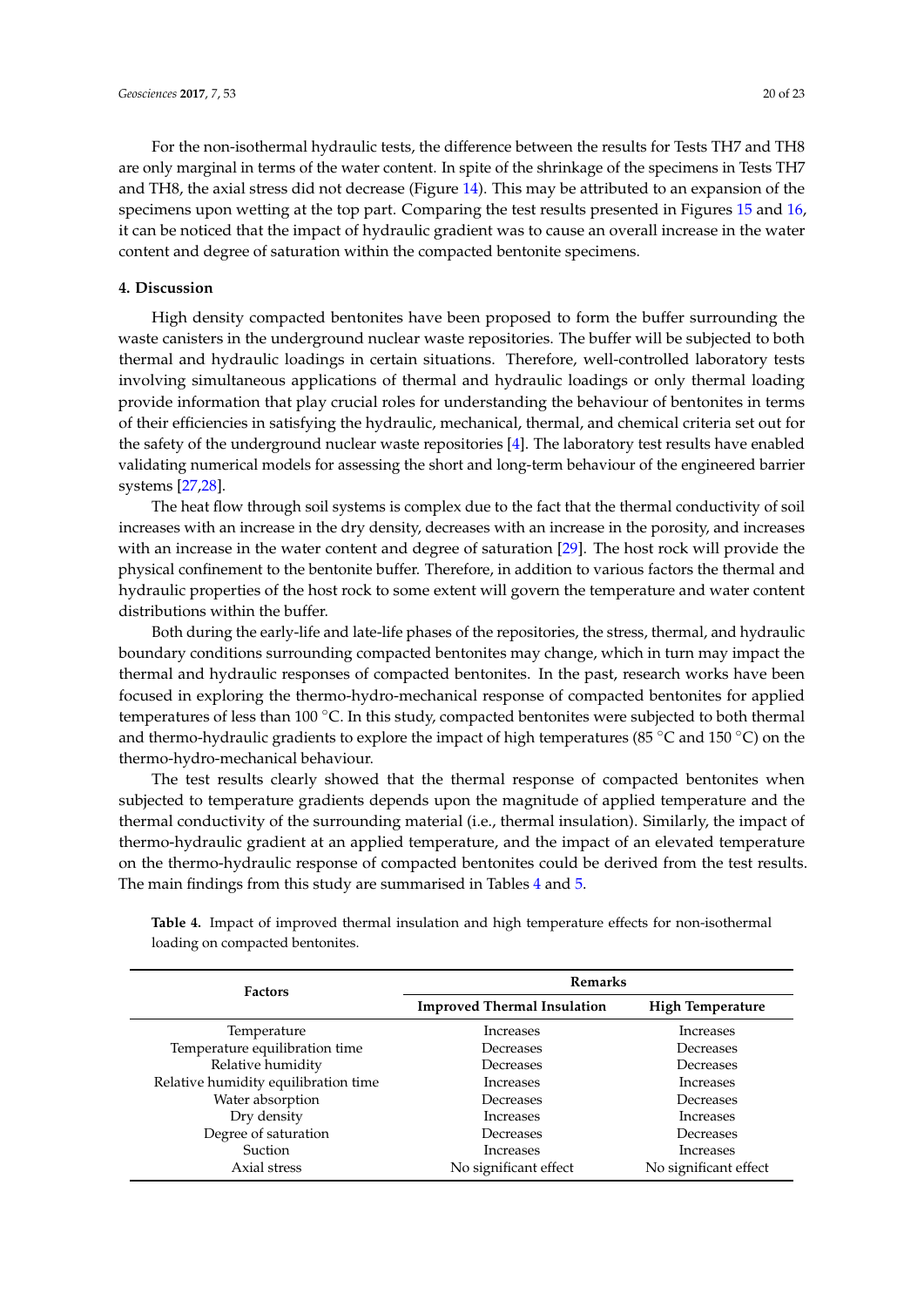<span id="page-21-0"></span>

|                                      | <b>Remarks</b>                                   |                                                         |  |
|--------------------------------------|--------------------------------------------------|---------------------------------------------------------|--|
| <b>Factors</b>                       | As Compared to Applied<br><b>Thermal Loading</b> | High Temperature Effects in<br>Thermo-Hydraulic Loading |  |
| Temperature                          | Very similar                                     | Increases                                               |  |
| Temperature equilibration time       | Inconclusive                                     | Decreases                                               |  |
| Relative humidity                    | Increases                                        | Decreases                                               |  |
| Relative humidity equilibration time | Decreases                                        | Increases                                               |  |
| Drying                               | Reduces                                          | <b>Increases</b>                                        |  |
| Wetting                              | Increases                                        | Reduces                                                 |  |
| Axial stress                         | Increases                                        | Minor effect                                            |  |

**Table 5.** Impact of thermo-hydraulic loading on compacted bentonites.

Table [4](#page-20-0) presents the impact of thermal insulation and higher temperature (i.e., when the applied temperature was increased from 85  $\degree$ C to 150  $\degree$ C) on a variety of factors within compacted bentonites. Table [5](#page-21-0) shows the changes that may occur for various factors due to a simultaneous application of thermal and hydraulic loadings as compared to that of the thermal loading, and the impact of higher temperature when thermo-hydraulic loading condition is considered as a reference.

Table [4](#page-20-0) shows that both the improved thermal insulation and high temperature application have the same influence on the various factors within compacted bentonites. The findings presented in Table [4](#page-20-0) and Figure [15](#page-18-0) suggest that thermal loading with improved insulation may cause an increase the shear strength of bentonite due to an increase in the dry density towards the warmer regions (i.e., towards the heat source), whereas a reverse trend can be expected at the opposite end. The development of axial stress occurs (Figure [14\)](#page-17-0), but of a small magnitude (about 125 kPa), primarily due to the wetting that occurs at the opposite end of the heat source (see Figure [15\)](#page-18-0). The dissipation of heat from compacted bentonites (in this case 20 mm thick insulation) may cause superior hydration, which in turn will cause a decrease in the hydraulic conductivity due to an increase in the water content (see Figure [15\)](#page-18-0). In both cases, an impermeable zone is expected to form at the interface between the host rock and buffer which will aid in retarding the transport of radionuclides.

Table [5](#page-21-0) shows that thermo-hydraulic loading at any applied thermal gradient have several advantages, for example, an increase in the water content causes a decrease in the hydraulic conductivity and an increase in the axial stress. The effect of high temperature (150  $\degree$ C) although caused an overall decrease in the water content and degree of saturation; however, the axial stress remained similar to that occurred in case of a lower temperature (85 °C). This suggests that the stability of the underground repositories may not deteriorate upon an increase in the applied temperature from 85 °C to 150 °C.

#### **5. Conclusions**

In this paper, the influence of the thermal and thermo-hydraulic gradients on the thermo-hydro-mechanical response of compacted bentonite specimens is presented. At the opposite end of compacted bentonite specimens two different temperature boundary conditions were considered, such as 85 °C and 25 °C, and 150 °C and 25 °C. The test results obtained were the transient temperature and relative humidity at predetermined depths of the specimens and the axial stress. The water content, dry density, and degree of saturation along the depth of the bentonite specimens were determined after the termination of the tests. The investigation showed that,

• Due to an applied thermal gradient, a rise in the temperature within compacted bentonites depends upon the characteristics of the thermal insulation surrounding the compacted bentonites. The heat emission reduced and the relative humidity decreased when a thicker insulation was used.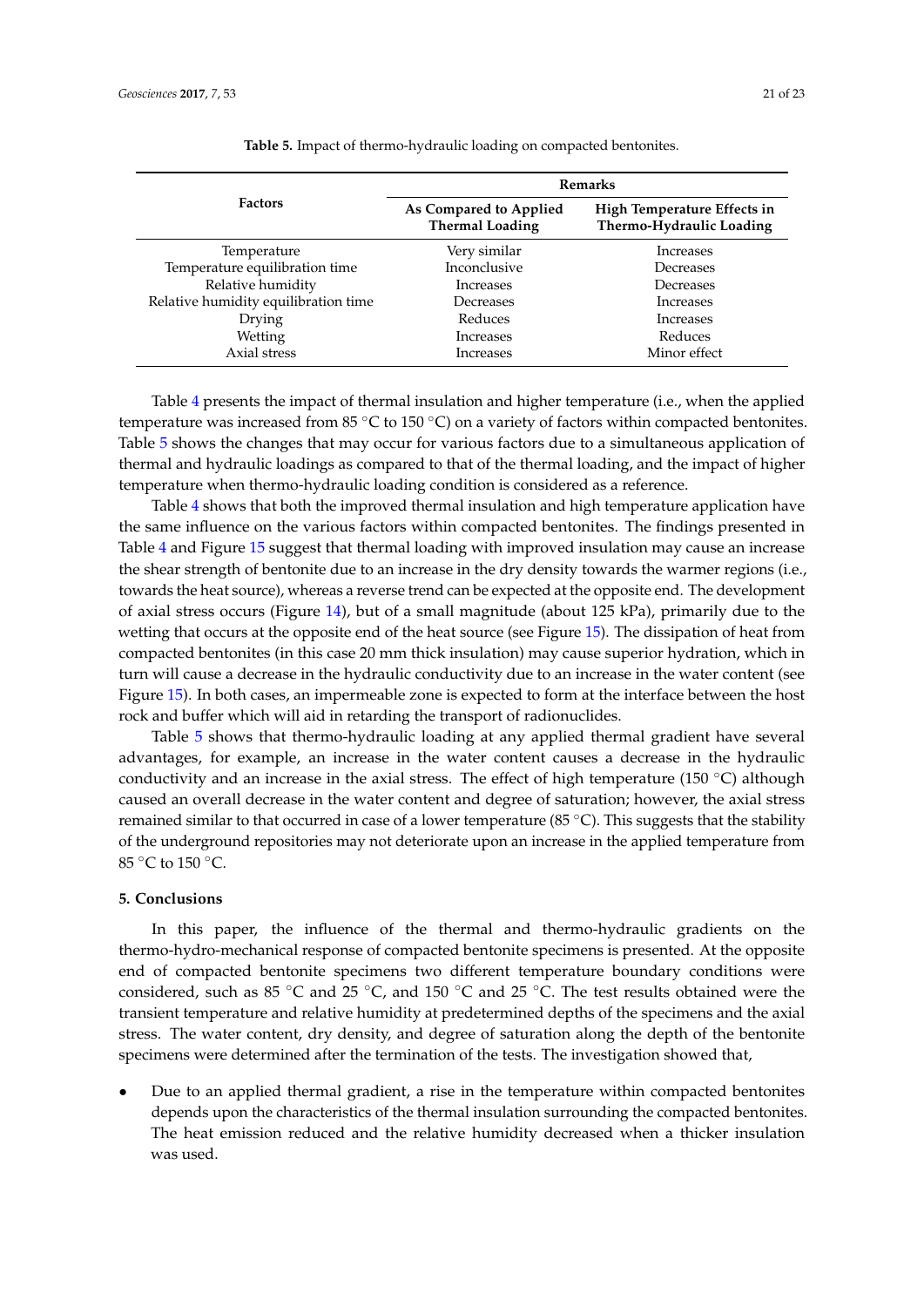- Thermal gradients caused redistribution of water content, whereas thermo-hydraulic gradients caused both redistribution and an increase in the water content within compacted bentonites leading to development of axial stress of various magnitudes.
- Under the applied thermal and thermo-hydraulic gradients, the dry density increased near the heat source, whereas it decreased at the opposite end. A variation in the dry density is attributed due to the shrinkage of bentonite at and near the heat source. The drying of bentonite due to high temperature application was reduced in the presence of the hydration source. An increase in the water content and degree of saturation towards the opposite end of heat source indicated development of a low permeable zone at the interface between the restraint and unsaturated bentonite.
- Applied water injection pressure and an increase in temperature from 85 to 150  $\degree$ C appeared to have very minimal effect on the evolution of axial stress.

**Acknowledgments:** This study has been funded by the Engineering and Physical Sciences Research Council (EPSRC) as part of the Systems Approach for Engineered (SAFE) Barriers project.

**Author Contributions:** The authors (Snehasis Tripathy, Hywel Rhys Thomas and Panagiotis Stratos) contributed equally in conceiving, designing and performing the experiments, analysing the experimental data, and writing the paper.

**Conflicts of Interest:** The authors declare no conflict of interest.

#### **References**

- <span id="page-22-0"></span>1. Pusch, R. Mineral-water interactions and their influence on the physical behavior of highly compacted Na bentonite. *Can. Geotech. J.* **1982**, *19*, 381–387. [\[CrossRef\]](http://dx.doi.org/10.1139/t82-041)
- 2. Gray, M.N.; Cheung, S.C.H.; Dixon, D.A. Swelling pressures compacted bentonite/sand mixtures. *Mater. Res. Soc. Symp. Proc.* **1985**, *44*, 523–530. [\[CrossRef\]](http://dx.doi.org/10.1557/PROC-44-523)
- 3. Müller-Vonmoos, M. Bentonit und Radioaktive Abfälle. *Neue Zürcher Zeitung, Forschung und Technik*, 1 October 1986.
- <span id="page-22-1"></span>4. Pusch, R.; Yong, R.N. *Microstructure of Smectite Clays and Engineering Performance*; Taylor & Francis: London, UK, 2006.
- <span id="page-22-2"></span>5. Martın, M.; Cuevas, J.; Leguey, S. Diffusion of soluble salts under a temperature gradient after the hydration of compacted bentonite. *Appl. Clay Sci.* **2000**, *17*, 55–70. [\[CrossRef\]](http://dx.doi.org/10.1016/S0169-1317(00)00006-5)
- 6. Börgesson, L.; Chijimatsu, M.; Fujita, T.; Nguyen, T.S.; Rutqvist, J.; Jing, L. Thermo-hydro-mechanical characterisation of a bentonite-based buffer material by laboratory tests and numerical back analyses. *Int. J. Rock Mech. Min. Sci.* **2001**, *38*, 95–104. [\[CrossRef\]](http://dx.doi.org/10.1016/S1365-1609(00)00067-8)
- 7. Cuevas, J.; Villar, M.V.; Martın, M.; Cobena, J.C.; Leguey, S. Thermo-hydraulic gradients on bentonite: distribution of soluble salts, microstructure and modification of the hydraulic and mechanical behaviour. *Appl. Clay Sci.* **2002**, *22*, 25–38. [\[CrossRef\]](http://dx.doi.org/10.1016/S0169-1317(02)00109-6)
- 8. Pintado, X.; Ledesma, A.; Lloret, A. Backanalysis of thermohydraulic bentonite properties from laboratory tests. *Eng. Geol.* **2002**, *64*, 91–115. [\[CrossRef\]](http://dx.doi.org/10.1016/S0013-7952(01)00110-7)
- <span id="page-22-3"></span>9. Singh, R.M. An Experimental and Numerical Investigation of Heat and Mass Movement in Unsaturated Clays. Ph.D. Thesis, Cardiff University, Cardiff, UK, August 2007.
- 10. Villar, M.V.; Lloret, A. Dismantling of the first section of the FEBEX in situ test: THM laboratory tests on the bentonite blocks retrieved. *Phys. Chem. Earth* **2007**, *32*, 716–729. [\[CrossRef\]](http://dx.doi.org/10.1016/j.pce.2006.03.009)
- 11. Villar, M.V.; Sánchez, M.; Gens, A. Behaviour of a bentonite barrier in the laboratory: Experimental results up to 8 years and numerical simulation. *Phys. Chem. Earth* **2008**, *33*, 476–485. [\[CrossRef\]](http://dx.doi.org/10.1016/j.pce.2008.10.055)
- 12. Samper, J.; Zheng, L.; Montenegro, L.; Fernández, A.M.; Rivas, P. Coupled thermo-hydro-chemical models of compacted bentonite after FEBEX in situ test. *Appl. Geochem.* **2008**, *23*, 1186–1201. [\[CrossRef\]](http://dx.doi.org/10.1016/j.apgeochem.2007.11.010)
- 13. Åkesson, M.; Jacinto, A.C.; Gatabin, C.; Sanchez, M.; Ledesma, A. Bentonite THM behaviour at high temperatures: Experimental and numerical analysis. *Géotechnique* **2009**, *59*, 307–318. [\[CrossRef\]](http://dx.doi.org/10.1680/geot.2009.59.4.307)
- <span id="page-22-4"></span>14. Pusch, R.; Kasbohm, J.; Thao, H.T.M. Chemical stability of montmorillonite buffer clay under repository-like conditions-A synthesis of relevant experimental data. *Appl. Clay Sci.* **2010**, *47*, 113–119. [\[CrossRef\]](http://dx.doi.org/10.1016/j.clay.2009.01.002)